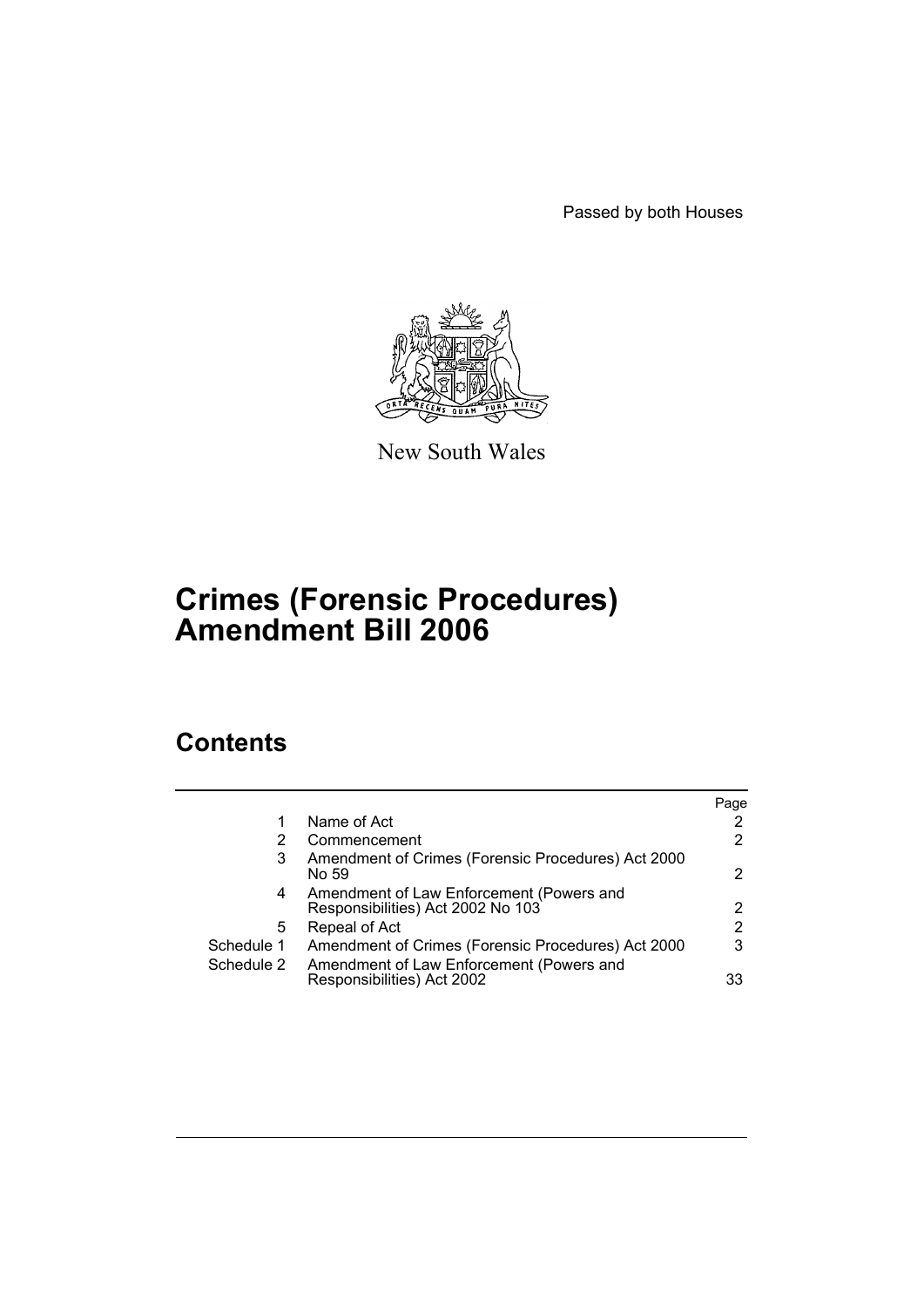*I certify that this PUBLIC BILL, which originated in the LEGISLATIVE ASSEMBLY, has finally passed the LEGISLATIVE COUNCIL and the LEGISLATIVE ASSEMBLY of NEW SOUTH WALES.*

> *Clerk of the Legislative Assembly. Legislative Assembly, Sydney, , 2006*



New South Wales

# **Crimes (Forensic Procedures) Amendment Bill 2006**

Act No , 2006

An Act to amend the *Crimes (Forensic Procedures) Act 2000* with respect to the carrying out of forensic procedures; and for other purposes.

*I have examined this Bill, and find it to correspond in all respects with the Bill as finally passed by both Houses.*

*Chairman of Committees of the Legislative Assembly.*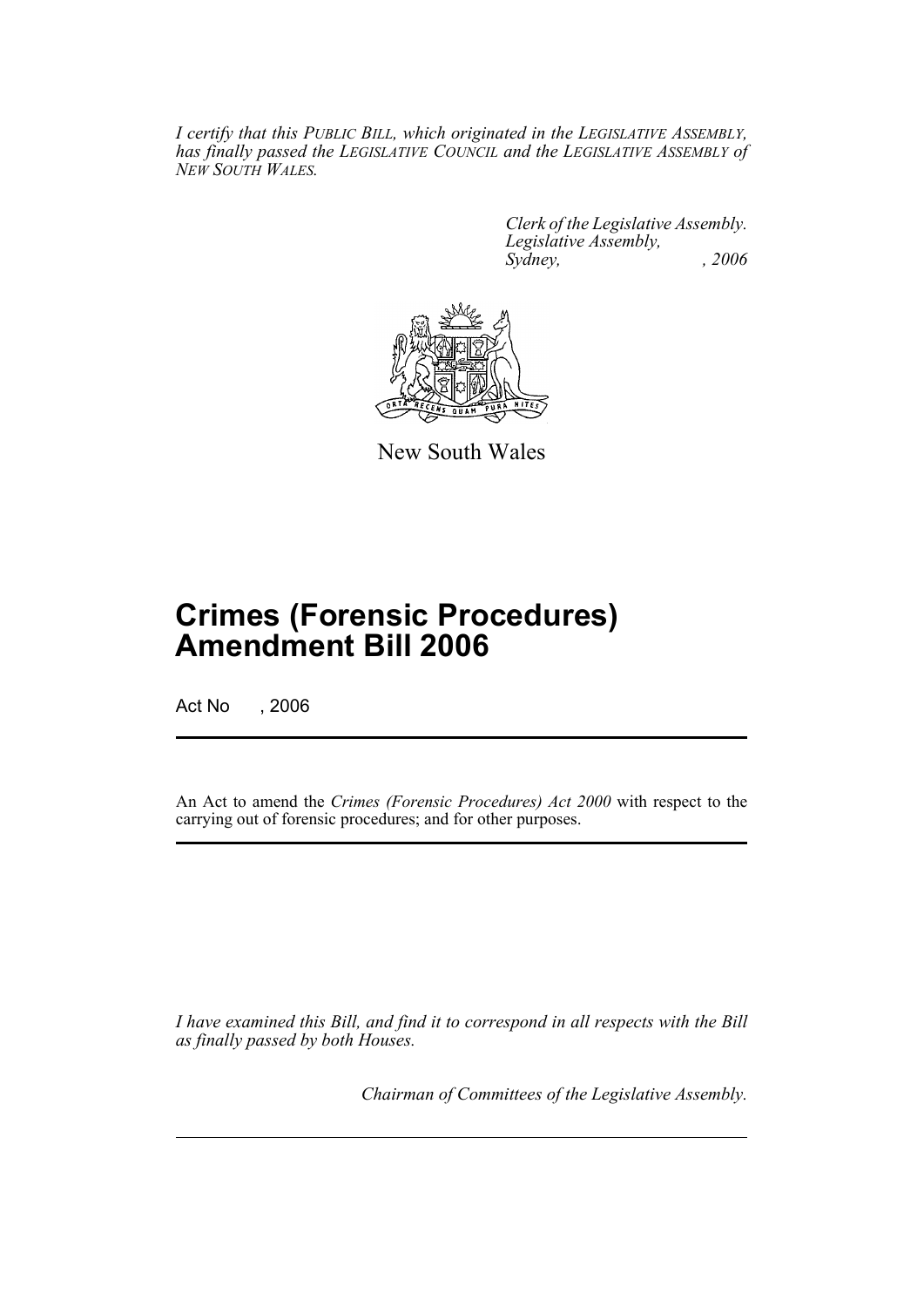## **The Legislature of New South Wales enacts:**

#### **1 Name of Act**

This Act is the *Crimes (Forensic Procedures) Amendment Act 2006*.

## **2 Commencement**

This Act commences on a day or days to be appointed by proclamation.

## **3 Amendment of Crimes (Forensic Procedures) Act 2000 No 59**

The *Crimes (Forensic Procedures) Act 2000* is amended as set out in Schedule 1.

## **4 Amendment of Law Enforcement (Powers and Responsibilities) Act 2002 No 103**

The *Law Enforcement (Powers and Responsibilities) Act 2002* is amended as set out in Schedule 2.

## **5 Repeal of Act**

- (1) This Act is repealed on the day following the day on which all of the provisions of this Act have commenced.
- (2) The repeal of this Act does not, because of the operation of section 30 of the *Interpretation Act 1987*, affect any amendment made by this Act.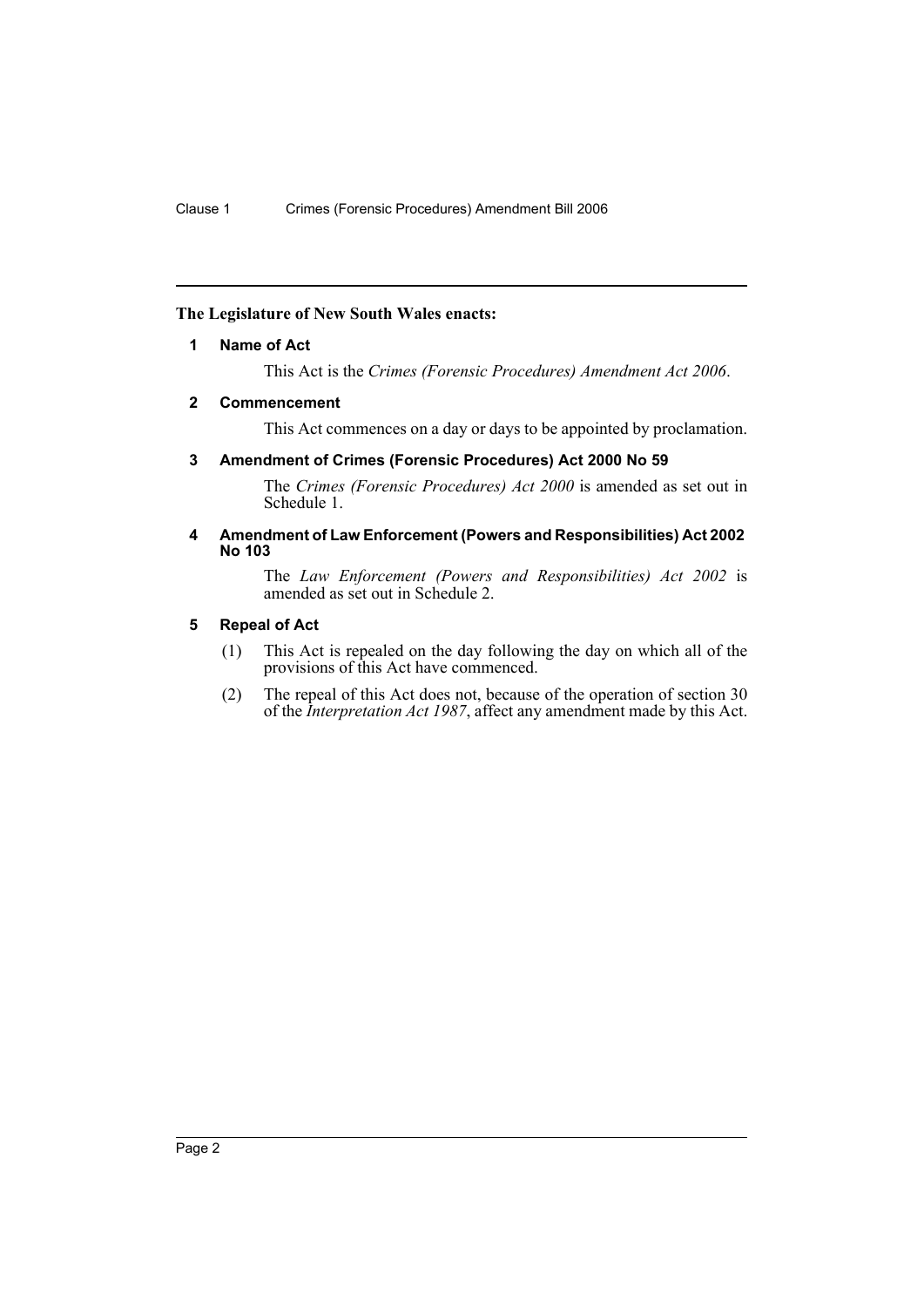Amendment of Crimes (Forensic Procedures) Act 2000 Schedule 1

# **Schedule 1 Amendment of Crimes (Forensic Procedures) Act 2000**

(Section 3)

**[1] Section 3 Interpretation** Omit the definitions of *Aboriginal person* and *Torres Strait Islander* from section  $3(1)$ .

## **[2] Section 3 (1), definition of "authorised applicant"**

Omit "section 355 of the *Crimes Act 1900*" from paragraph (b). Insert instead "the *Law Enforcement (Powers and Responsibilities) Act 2002*".

## **[3] Section 3 (1), definition of "forensic procedure"**

Omit "or" from paragraph (b) and omit paragraph (c).

#### **[4] Section 3 (1), definition of "informed consent"**

Insert after paragraph (b) of the definition:

(b1) an untested former offender—is defined in section 75F, and

## **[5] Section 3 (1), definition of "intimate forensic procedure"**

Omit the definition. Insert instead:

*intimate forensic procedure* means any of the following:

- (a) an external examination of a person's private parts,
- (b) the carrying out on a person of an other-administered buccal swab,
- (c) the taking from a person of a sample of the person's blood,
- (d) the taking from a person of a sample of the person's pubic hair,
- (e) the taking from a person of a sample of any matter, by swab or washing, from the person's private parts,
- (f) the taking from a person of a sample of any matter, by vacuum suction, scraping or lifting by tape, from the person's private parts,
- (g) the taking from a person of a dental impression,
- (h) the taking of a photograph of the person's private parts,
- (i) the taking from a person of an impression or cast of a wound from the person's private parts.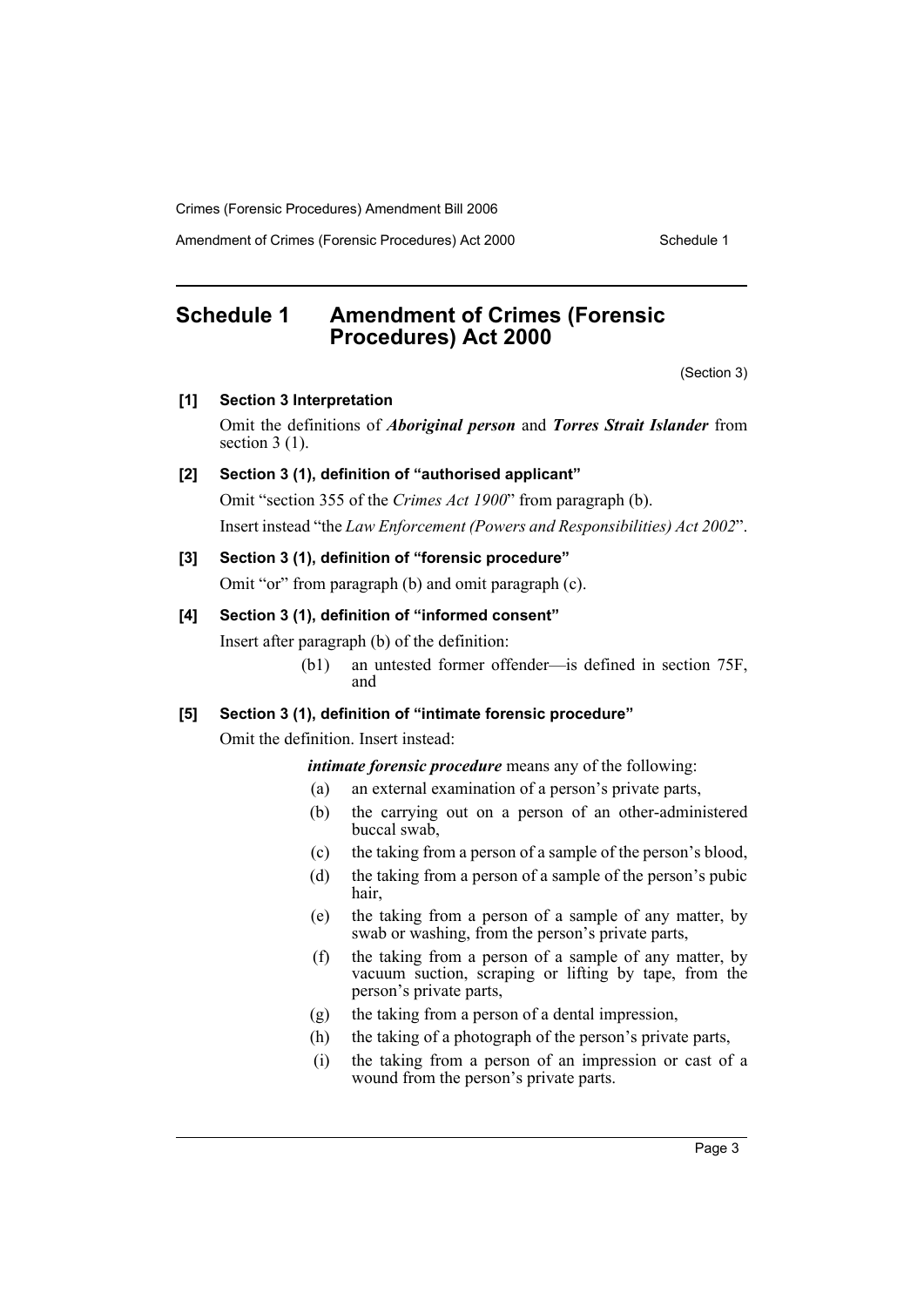Schedule 1 Amendment of Crimes (Forensic Procedures) Act 2000

#### **[6] Section 3 (1), definition of "non-intimate forensic procedure"**

Omit the definition. Insert instead:

*non-intimate forensic procedure* means any of the following:

- (a) an external examination of a part of a person's body, other than the person's private parts, that requires touching of the body or removal of clothing,
- (b) the carrying out on a person of a self-administered buccal swab,
- (c) the taking from a person of a sample of the person's hair, other than pubic hair,
- (d) the taking from a person of a sample (such as a nail clipping) of the person's nails or of matter from under the person's nails,
- (e) the taking from a person of a sample of any matter, by swab or washing, from any external part of the person's body, other than the person's private parts,
- (f) the taking from a person of a sample of any matter, by vacuum suction, scraping or lifting by tape, from any external part of the person's body, other than the person's private parts,
- (g) the taking from a person of the person's hand print, finger print, foot print or toe print,
- (h) the taking of a photograph of a part of a person's body, other than the person's private parts,
- (i) the taking from a person of an impression or cast of a wound from a part of the person's body, other than the person's private parts,
- (j) the taking of a person's physical measurements (whether or not involving marking) for biomechanical analysis of an external part of the person's body, other than the person's private parts.

## **[7] Section 3 (1)**

Insert in alphabetical order:

*offenders index* is defined in section 90.

#### **[8] Section 3 (1), definition of "order"**

Omit "75" from paragraph (d) of the definition. Insert instead "74A".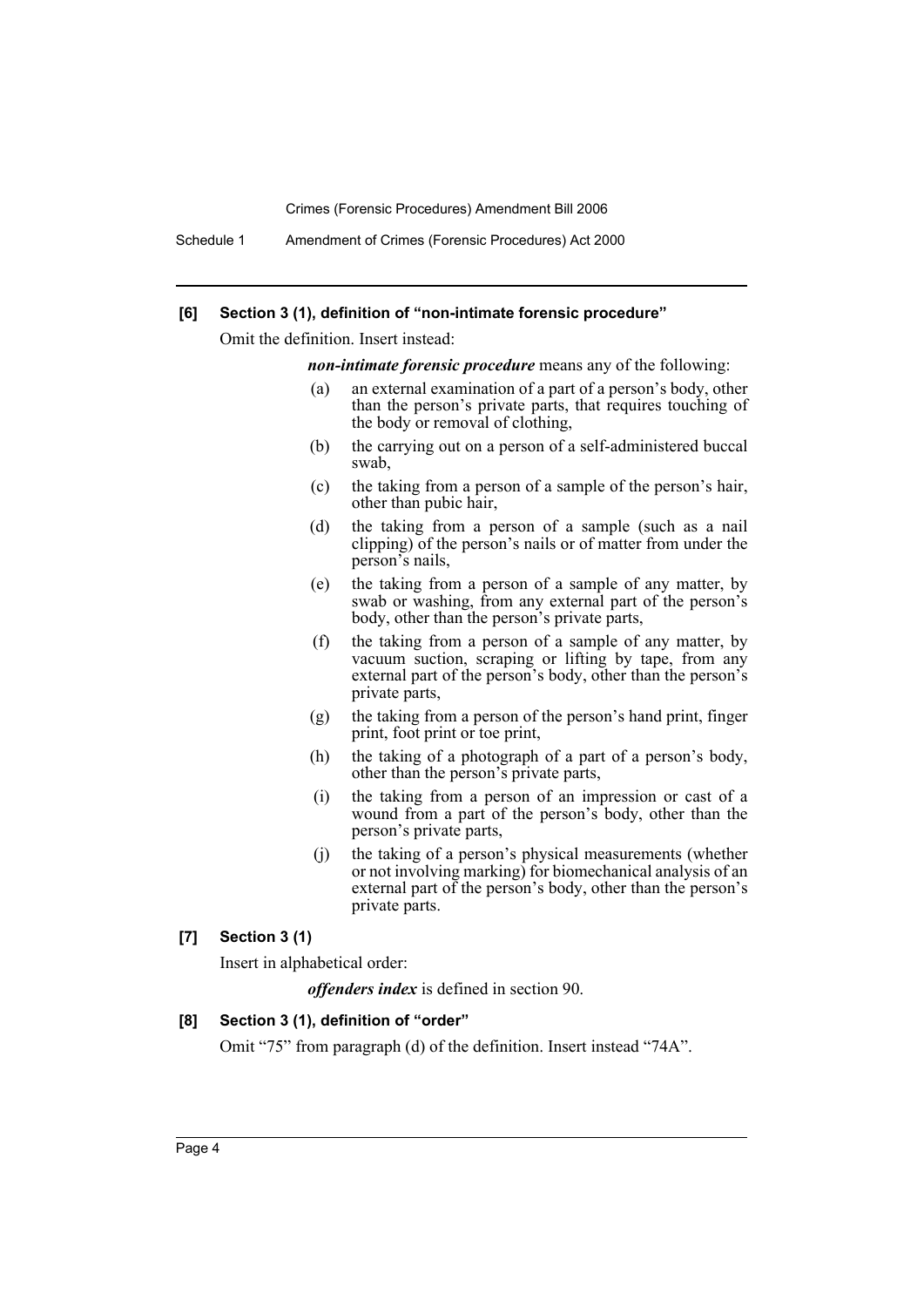## **[9] Section 3 (1), definition of "order"**

Insert after paragraph (d) of the definition:

(d1) order of a court under section 75L, 75M or 75N, or

## **[10] Section 3 (1)**

Insert in alphabetical order:

*other-administered buccal swab* means a buccal swab carried out by someone other than the person on whom it is carried out.

#### **[11] Section 3 (1)**

Insert in alphabetical order:

*place of detention*, in relation to a person the subject of a home detention order under the *Crimes (Sentencing Procedure) Act 1999*, means the place at which the person resides pursuant to the order.

*private parts* means a person's genital area, anal area or buttocks, and, in the case of a female or transgender person who identifies as a female, includes the person's breasts.

## **[12] Section 3 (1), definition of "responsible person"**

Insert "declared by the regulations to be the person" after "the person".

#### **[13] Section 3 (1)**

Insert in alphabetical order:

*self-administered buccal swab* means a buccal swab carried out by the person on whom it is carried out.

*untested former offender* is defined in section 75A.

## **[14] Section 3 (5)**

Omit the subsection. Insert instead:

## (5) **Destroy forensic material**

For the purposes of this Act, a person who is required to destroy forensic material is required not only to destroy the material but also to ensure that any information that relates any such DNA profile to a person whose DNA it describes is removed from the DNA database system.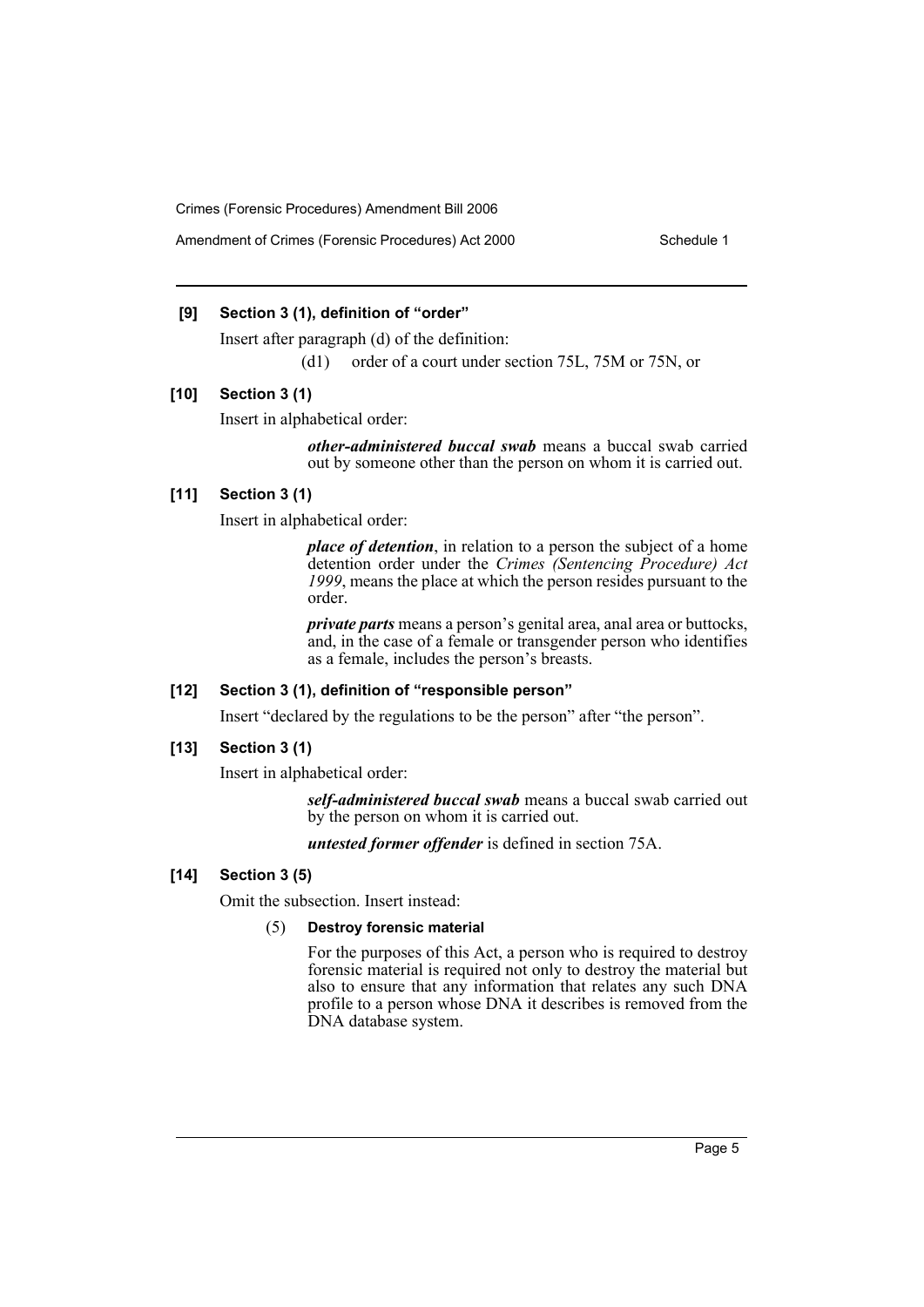Schedule 1 Amendment of Crimes (Forensic Procedures) Act 2000

#### **[15] Section 4 Interview friends**

Omit "if the suspect or offender is" from section 4 (2) (c). Insert instead "if the suspect or offender identifies as".

## **[16] Section 4 (3)**

Omit "is an Aboriginal person or a Torres Strait Islander not covered".

Insert instead "identifies as an Aboriginal person or Torres Strait Islander, and is not covered".

### **[17] Section 5 How forensic procedures may be authorised in different circumstances**

Omit "**or buccal swab**" from the heading to the second column of the Table to section 5.

## **[18] Section 6 Time limits for carrying out forensic procedures**

Insert "person identifying as" before "Aboriginal person" wherever occurring in the Table to section 6.

#### **[19] Section 8**

Omit the section. Insert instead:

#### **8 Police officer to ask whether suspect identifies as Aboriginal person or Torres Strait Islander**

Before asking a suspect to consent to a forensic procedure under this Part, a police officer must ask the suspect whether the suspect identifies as an Aboriginal person or Torres Strait Islander.

#### **[20] Section 9 Informed consent to forensic procedures—general**

Omit section 9 (1) (b). Insert instead:

(b) the suspect does not identify as an Aboriginal person or Torres Strait Islander.

#### **[21] Section 10 Informed consent to forensic procedures—Aboriginal persons and Torres Strait Islanders**

Omit section 10 (1) (b). Insert instead:

(b) the suspect identifies as an Aboriginal person or Torres Strait Islander.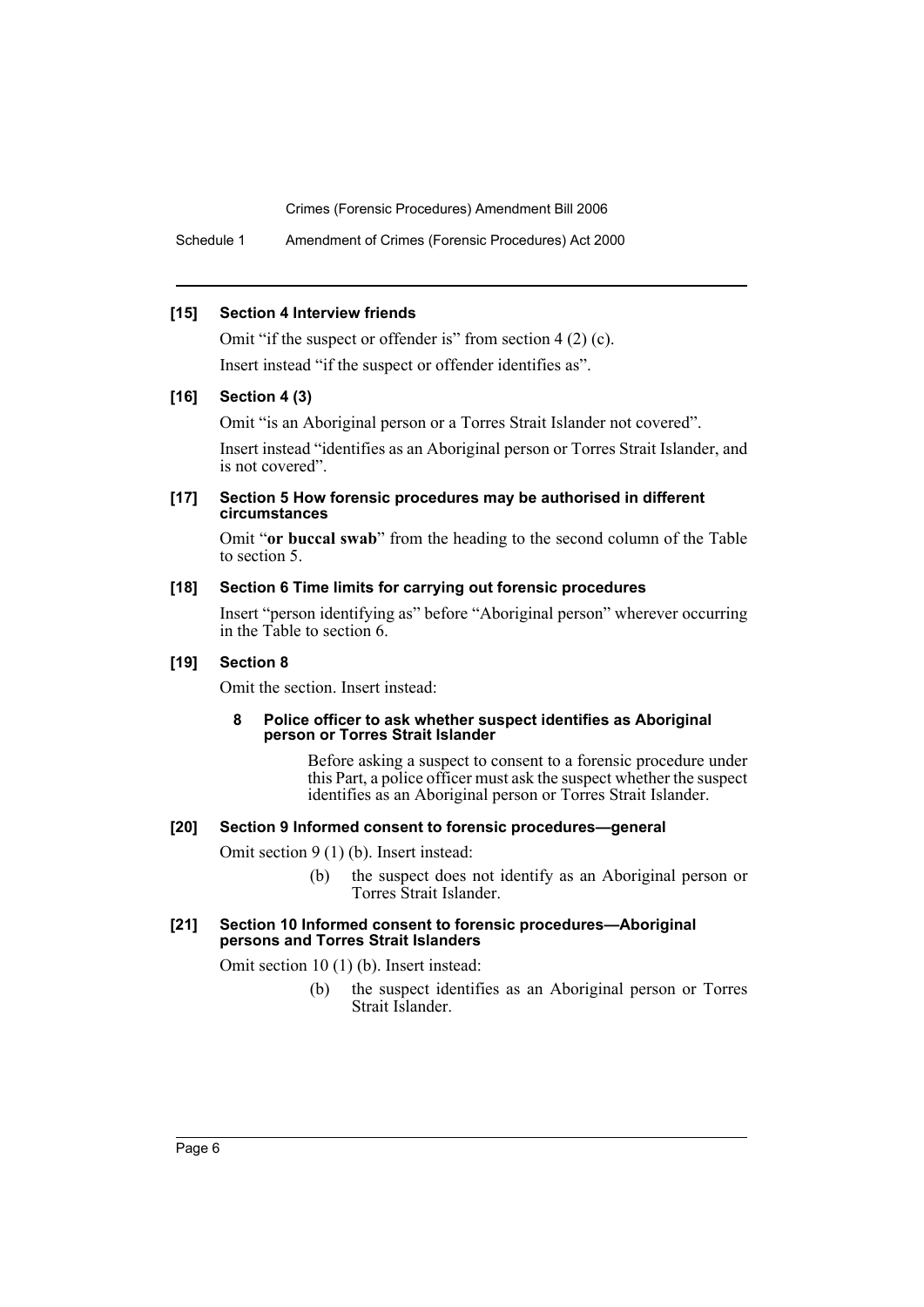## **[22] Section 10 (5)**

Omit the subsection. Insert instead:

- (5) The police officer is not required to comply with subsection (4) if he or she is aware that the suspect:
	- (a) has arranged for a legal representative to be present, or
	- (b) has expressly and voluntarily waived his or her right to have a legal representative present,

while the suspect is being asked to consent to the forensic procedure.

## **[23] Section 11**

Omit sections 11 and 12. Insert instead:

#### **11 Conditions under which police officer may request consent to forensic procedure**

- (1) A police officer may not ask a suspect to undergo a forensic procedure unless satisfied:
	- (a) that section 8, and section 9 or 10, as the case requires, have been complied with, and
	- (b) that the circumstances referred to in subsection (2) or (3) exist, and
	- (c) that the suspect is neither a child nor an incapable person, and
	- (d) that the request for consent is justified in all the circumstances.
- (2) In the case of an intimate forensic procedure, or a non-intimate forensic procedure involving the taking of a sample of the suspect's hair or the carrying out of a self-administered buccal swab:
	- (a) the act or omission in respect of which the suspect is a suspect must constitute a prescribed offence, and
	- (b) there must be reasonable grounds to believe that the procedure might produce evidence tending to confirm or disprove:
		- (i) that the suspect has committed the prescribed offence referred to in paragraph (a), or
		- (ii) that the suspect has committed some other prescribed offence.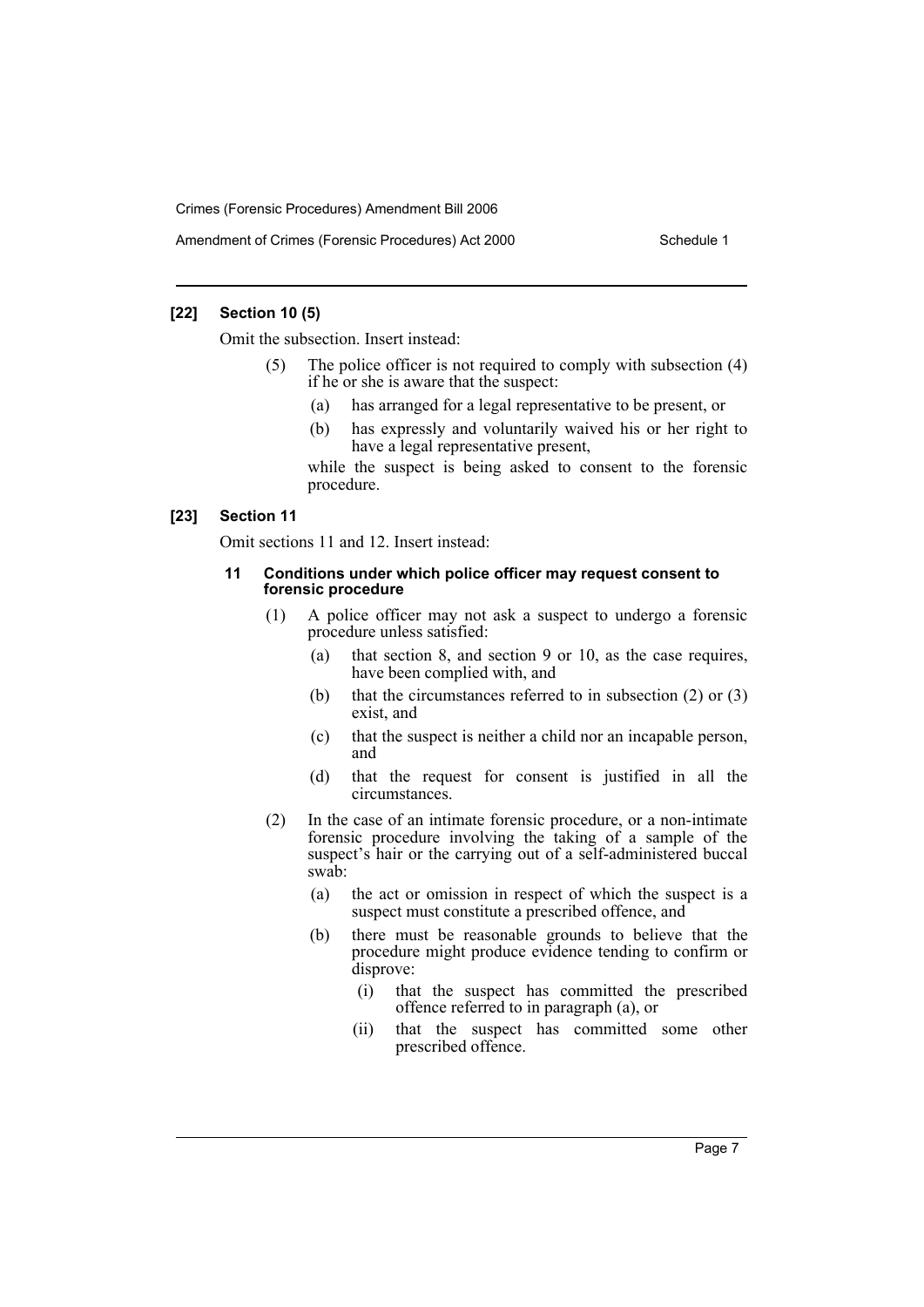Schedule 1 Amendment of Crimes (Forensic Procedures) Act 2000

- (3) In the case of a non-intimate forensic procedure (other than a procedure involving the taking of a sample of the suspect's hair or the carrying out of a self-administered buccal swab):
	- (a) the act or omission in respect of which the suspect is a suspect must constitute an offence, and
	- (b) there must be reasonable grounds to believe that the procedure might produce evidence tending to confirm or disprove:
		- (i) that the suspect has committed the offence referred to in paragraph (a), or
		- (ii) that the suspect has committed some other offence.

#### **[24] Section 13 Matters that suspect must be informed of before giving consent**

Omit "if the police officer believes on reasonable grounds that the suspect is" from section 13  $(1)$  (h).

Insert instead "if the suspect identifies as".

**[25] Section 13 (1) (j)**

Omit "(4), (5), (6) or (7)". Insert instead "(4) or (5)".

## **[26] Section 13 (1) (k)**

Insert ", including that the information may be compared with information from the DNA database systems of other participating jurisdictions" after "disclosure and use".

#### **[27] Section 13 (2)**

Omit the subsection. Insert instead:

#### (2) **Suspect's right to have medical practitioner or dentist present during some forensic procedures**

In the case of:

- (a) an intimate forensic procedure, or
- (b) a non-intimate forensic procedure that involves the taking of an impression or cast of a wound from a part of the suspect's body,

the police officer must inform the suspect that the suspect may ask that a medical practitioner or dentist (depending on the kind of procedure) of his or her choice be present while the procedure is being carried out.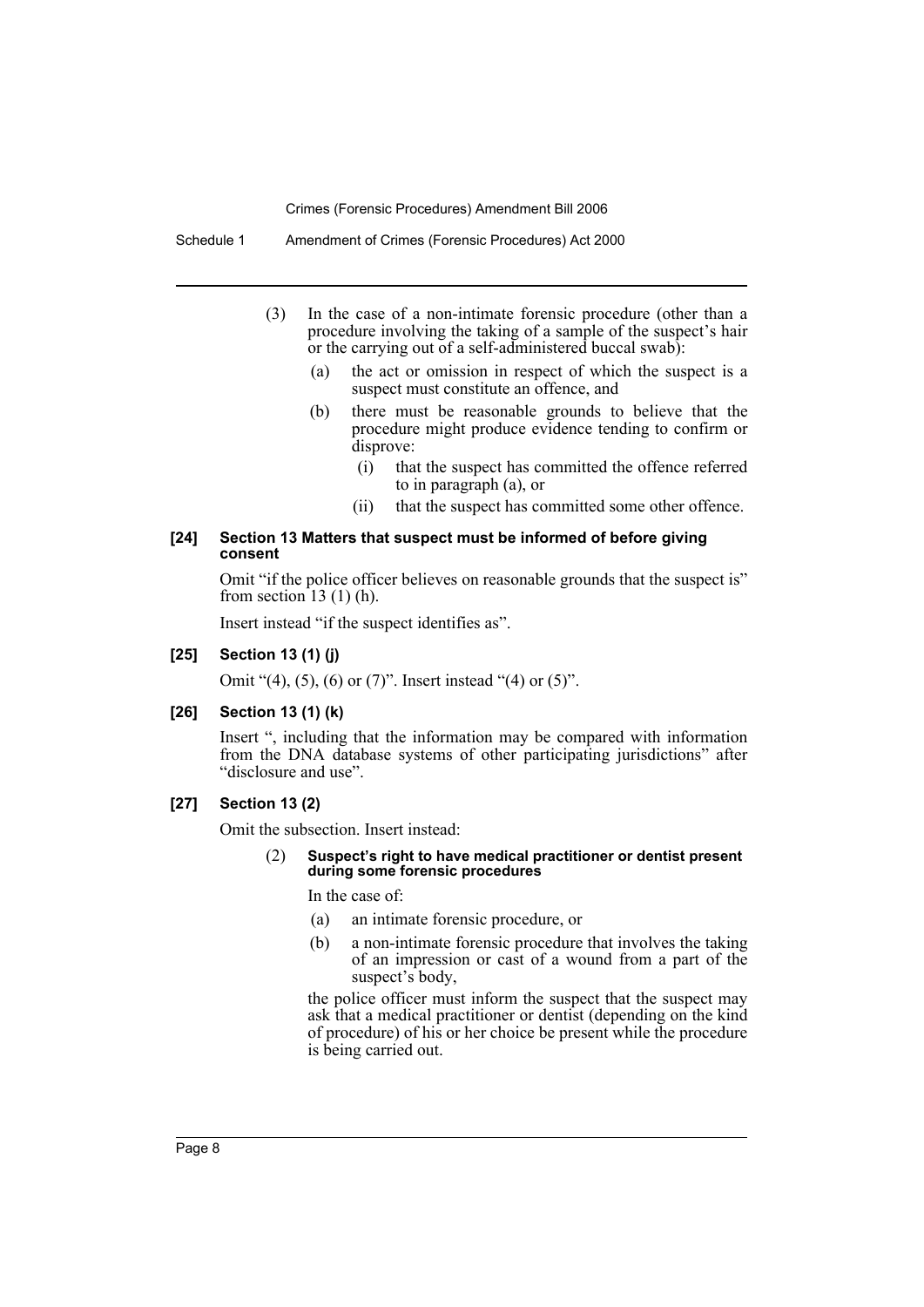## **[28] Section 13 (5)**

Omit "and the forensic procedure is a non-intimate forensic procedure or an intimate forensic procedure".

## **[29] Section 13 (6) and (7)**

Omit the subsections.

## **[30] Section 15 Recording of giving information and suspect's responses**

Omit section 15 (2) and the note appearing after that subsection. Insert instead:

- (2) If the recording of the giving of the information and the suspect's responses (if any) by electronic means is not practicable:
	- (a) an independent person who is not a police officer must be present while the information is given and while any responses are made, and
	- (b) a police officer must make a written record of the information that is given and any responses that are made, and
	- (c) the police officer by whom the record is made must ensure that a copy of the record is made available to the suspect.

**Note.** Part 13 contains provisions about making copies of material (including copies of tapes) available to the suspect.

(3) Subsection (2) (a) does not apply if the suspect expressly and voluntarily waives his or her right to have an independent person present, but such a person may nevertheless be present if the investigating police officer so directs.

#### **[31] Section 17 Non-intimate forensic procedure may be carried out by order of senior police officer**

Omit "or 19" wherever occurring in section 17 (1) and (5).

#### **[32] Section 17 (5)**

Omit "section 356D of the *Crimes Act 1900*". Insert instead "section 115 of that Act".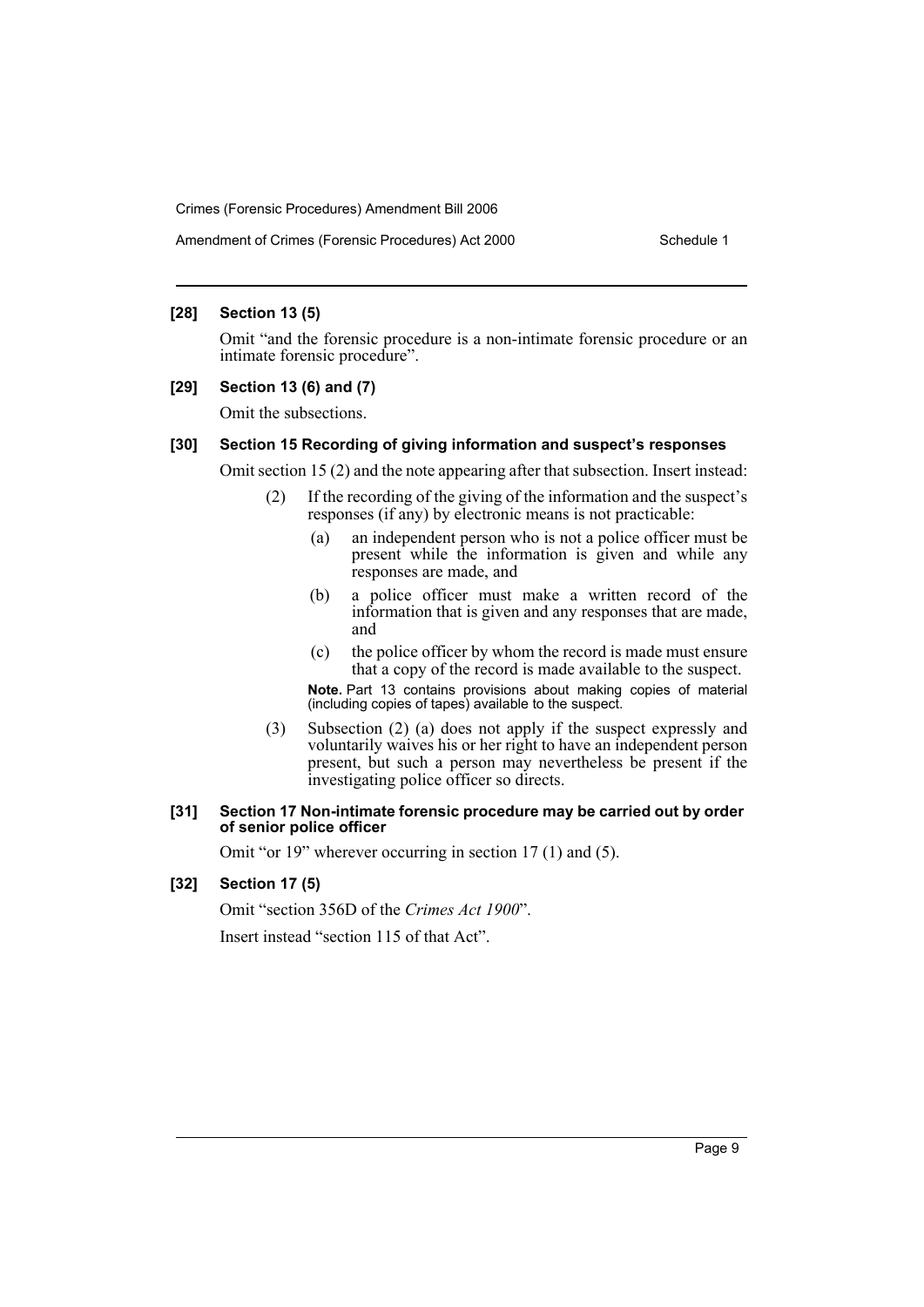Schedule 1 Amendment of Crimes (Forensic Procedures) Act 2000

#### **[33] Section 18 Circumstances in which senior police officer may order non-intimate forensic procedure**

Insert at the end of the section:

- (2) If the senior police officer needs to decide between taking a sample of the suspect's hair or the carrying out of a self-administered buccal swab, an order for the taking of a sample of hair may not be made unless, following inquiry by the police officer:
	- (a) the suspect has indicated that he or she prefers the taking of a sample of hair, or
	- (b) the suspect has failed to indicate that he or she will carry out a self-administered buccal swab.

#### **[34] Section 19 Sample of hair may be taken by order of senior police officer if consent to take sample by buccal swab refused**

Omit the section.

#### **[35] Section 20**

Omit the section. Insert instead:

#### **20 Matters to be considered by senior police officer before ordering non-intimate forensic procedure**

- (1) A senior police officer may not order the carrying out of a non-intimate forensic procedure under section 18 (1) unless satisfied:
	- (a) that the suspect is under arrest, and
	- (b) that the circumstances referred to in subsection (2) or (3) exist, and
	- (c) that the suspect is neither a child nor an incapable person, and
	- (d) that the carrying out of such a procedure is justified in all the circumstances.
- (2) In the case of a non-intimate forensic procedure involving the taking of a sample of the suspect's hair or the carrying out of a self-administered buccal swab:
	- (a) the act or omission in respect of which the suspect is a suspect must constitute a prescribed offence, and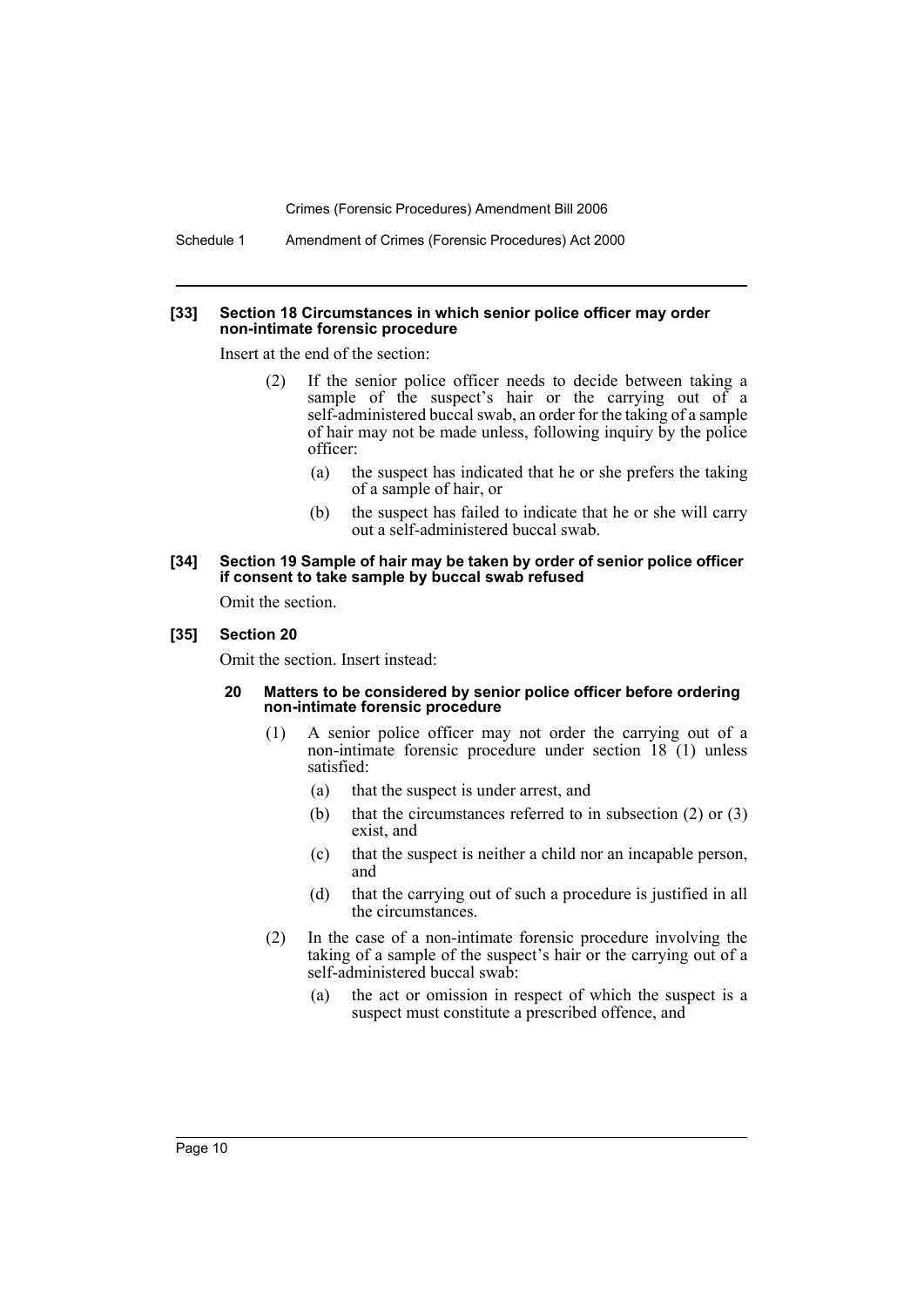Amendment of Crimes (Forensic Procedures) Act 2000 Schedule 1

- (b) there must be reasonable grounds to believe that the procedure might produce evidence tending to confirm or disprove:
	- (i) that the suspect has committed the prescribed offence referred to in paragraph (a), or
	- (ii) that the suspect has committed some other prescribed offence.
- (3) In the case of a non-intimate forensic procedure (other than a procedure involving the taking of a sample of the suspect's hair or the carrying out of a self-administered buccal swab):
	- (a) the act or omission in respect of which the suspect is a suspect must constitute an offence, and
	- (b) there must be reasonable grounds to believe that the procedure might produce evidence tending to confirm or disprove:
		- (i) that the suspect has committed the offence referred to in paragraph (a), or
		- (ii) that the suspect has committed some other offence.

### **[36] Section 21 Making and recording senior police officer's order**

Omit "or 19" wherever occurring in section 21 (1) and (4).

## **[37] Part 5, heading**

Insert "**on suspects**" after "**Forensic procedures**".

## **[38] Section 23 Circumstances in which Magistrate or other authorised officer may order forensic procedure**

Omit section 23 (c). Insert instead:

(c) the suspect is a child or an incapable person.

#### **[39] Section 24**

Omit sections 24 and 25. Insert instead:

#### **24 Final order for carrying out forensic procedure**

- (1) A Magistrate may order the carrying out of a forensic procedure if satisfied on the balance of probabilities:
	- (a) that the circumstances referred to in subsection (2) or (3) exist, and
	- (b) that the carrying out of such a procedure is justified in all the circumstances.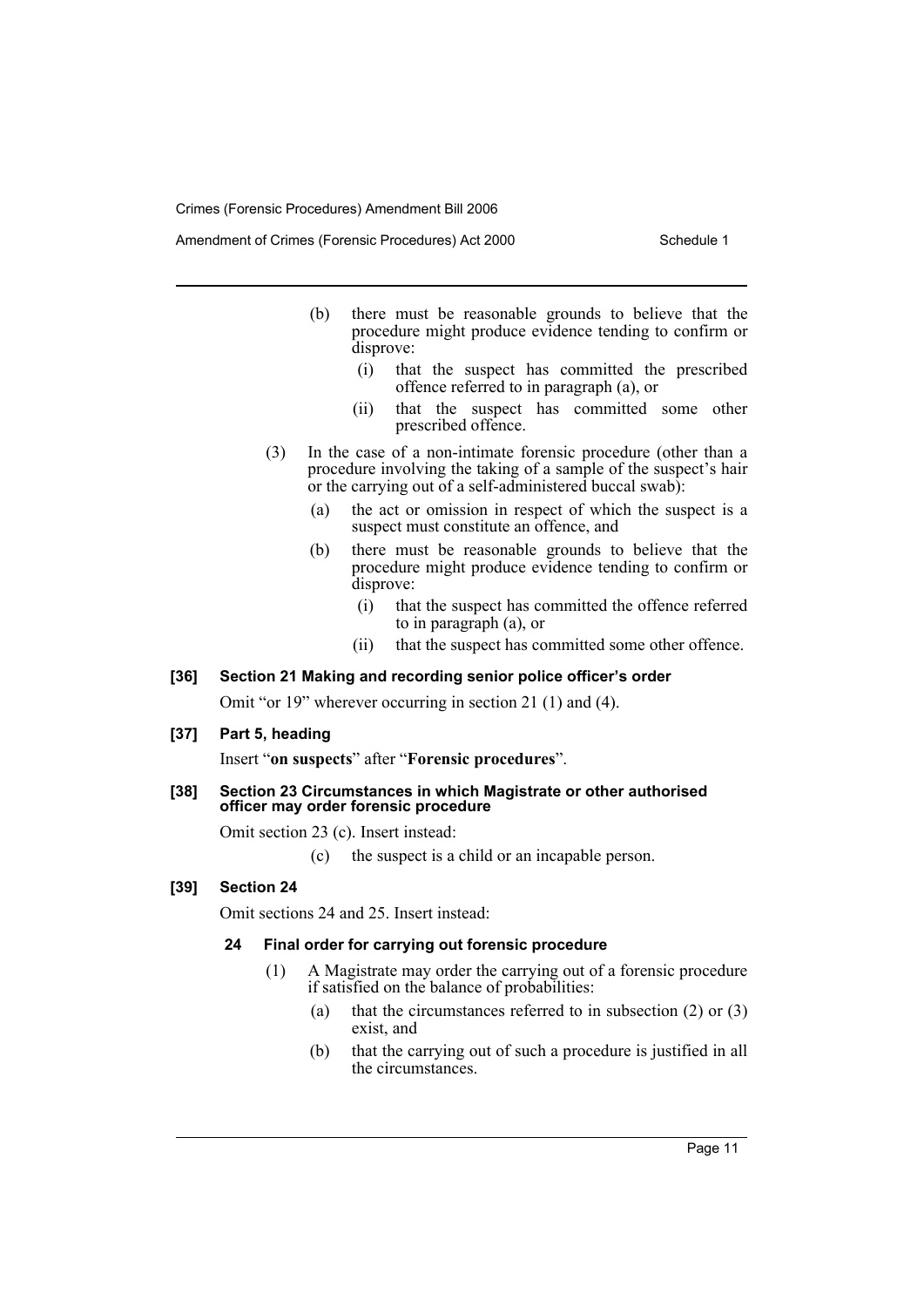Schedule 1 Amendment of Crimes (Forensic Procedures) Act 2000

- (2) In the case of an intimate forensic procedure, or a non-intimate forensic procedure involving the taking of a sample of the suspect's hair or the carrying out of a self-administered buccal swab:
	- (a) the act or omission in respect of which the suspect is a suspect must constitute a prescribed offence, and
	- (b) there must be reasonable grounds to believe that the procedure might produce evidence tending to confirm or disprove:
		- (i) that the suspect has committed the prescribed offence referred to in paragraph (a), or
		- (ii) that the suspect has committed some other prescribed offence.
- (3) In the case of a non-intimate forensic procedure (other than a procedure involving the taking of a sample of the suspect's hair or the carrying out of a self-administered buccal swab):
	- (a) the act or omission in respect of which the suspect is a suspect must constitute an offence, and
	- (b) there must be reasonable grounds to believe that the procedure might produce evidence tending to confirm or disprove:
		- (i) that the suspect has committed the offence referred to in paragraph (a), or
		- (ii) that the suspect has committed some other offence.
- (4) In determining whether or not the carrying out of the forensic procedure is justified in all the circumstances, the Magistrate must balance the public interest in obtaining evidence as to whether or not the suspect committed the alleged offence against the public interest in upholding the suspect's physical integrity, having regard to the following:
	- (a) the gravity of the alleged offence,
	- (b) the seriousness of the circumstances in which the offence is alleged to have been committed,
	- (c) the degree to which the suspect is alleged to have participated in the commission of the offence,
	- (d) the age, cultural background and physical and mental health of the suspect, to the extent to which they are known,
	- (e) in the case of a suspect who is a child or an incapable person, the best interests of the child or person,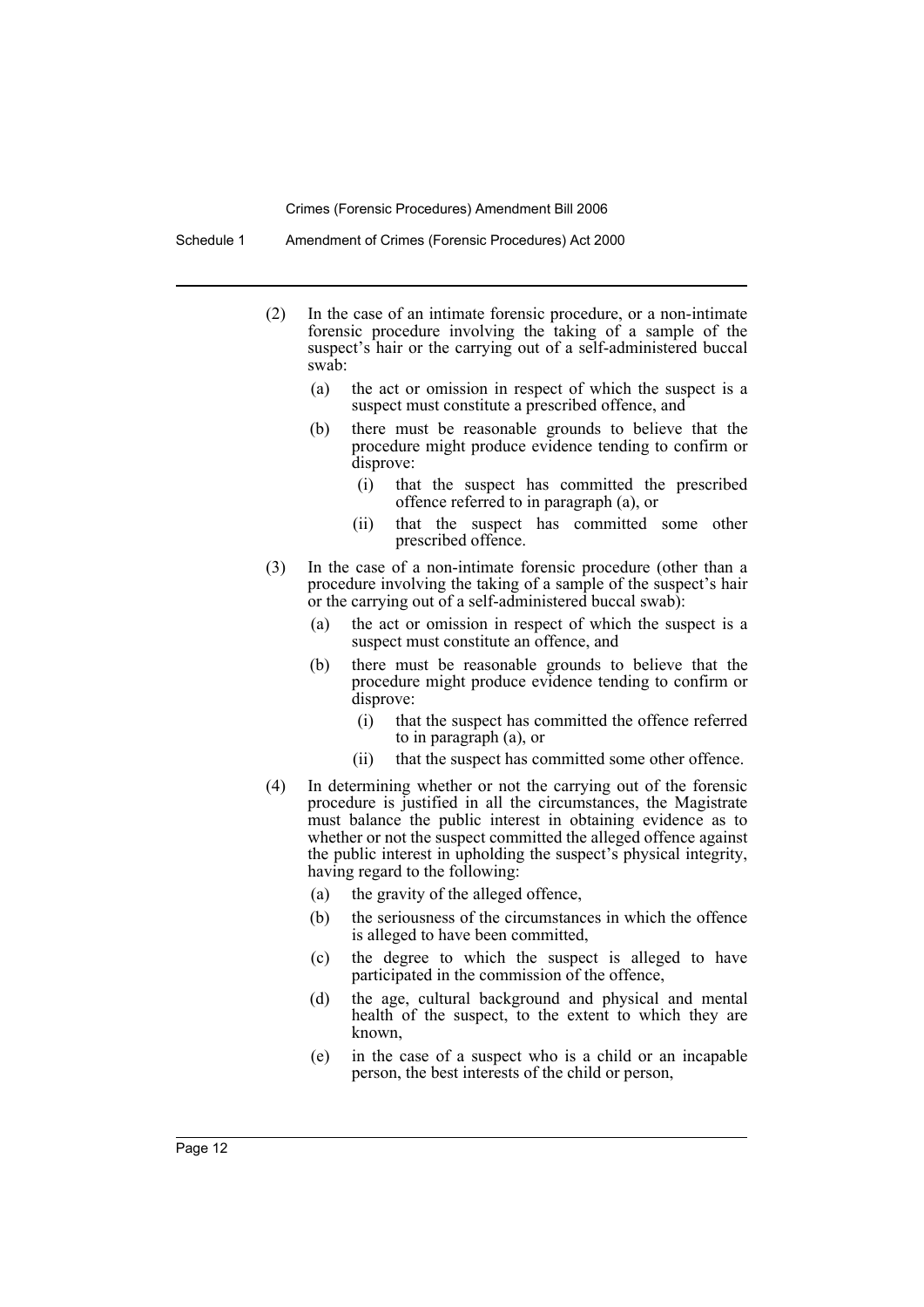- (f) such other practicable ways of obtaining evidence as to whether or not the suspect committed the alleged offence as are less intrusive,
- (g) such reasons as the suspect may have given for refusing to consent to the carrying out of the forensic procedure concerned,
- (h) in the case of a suspect who is in custody, the period for which the suspect has been in custody and the reasons for any delay in the making of an application for an order under this section,
- (i) such other matters as the Magistrate considers relevant to the balancing of those interests.

## **[40] Section 26 Application for order**

Omit section 26 (2) (b). Insert instead:

(b) be supported by evidence on oath, or by affidavit, in relation to the matters as to which the Magistrate must be satisfied, as referred to in section 24 (1), and

#### **[41] Section 27 Application and order for repeated forensic procedure**

Insert "or subsequent" after "second" wherever occurring.

## **[42] Section 27 (3) (a)**

Insert "or procedures" after "procedure".

**[43] Section 27 (3) (b)**

Insert "or those forensic procedures" after "that forensic procedure".

## **[44] Section 30 Procedure at hearing of application for order**

Omit section 30 (2)–(4). Insert instead:

- (2) A suspect who is a child or an incapable person, or who identifies as an Aboriginal person or Torres Strait Islander:
	- (a) must have an interview friend present, and
	- (b) may be represented by a legal representative.
- (3) Subsection (2) (a) does not apply to a suspect who identifies as an Aboriginal person or Torres Strait Islander if the suspect expressly and voluntarily waives his or her right to have an interview friend present.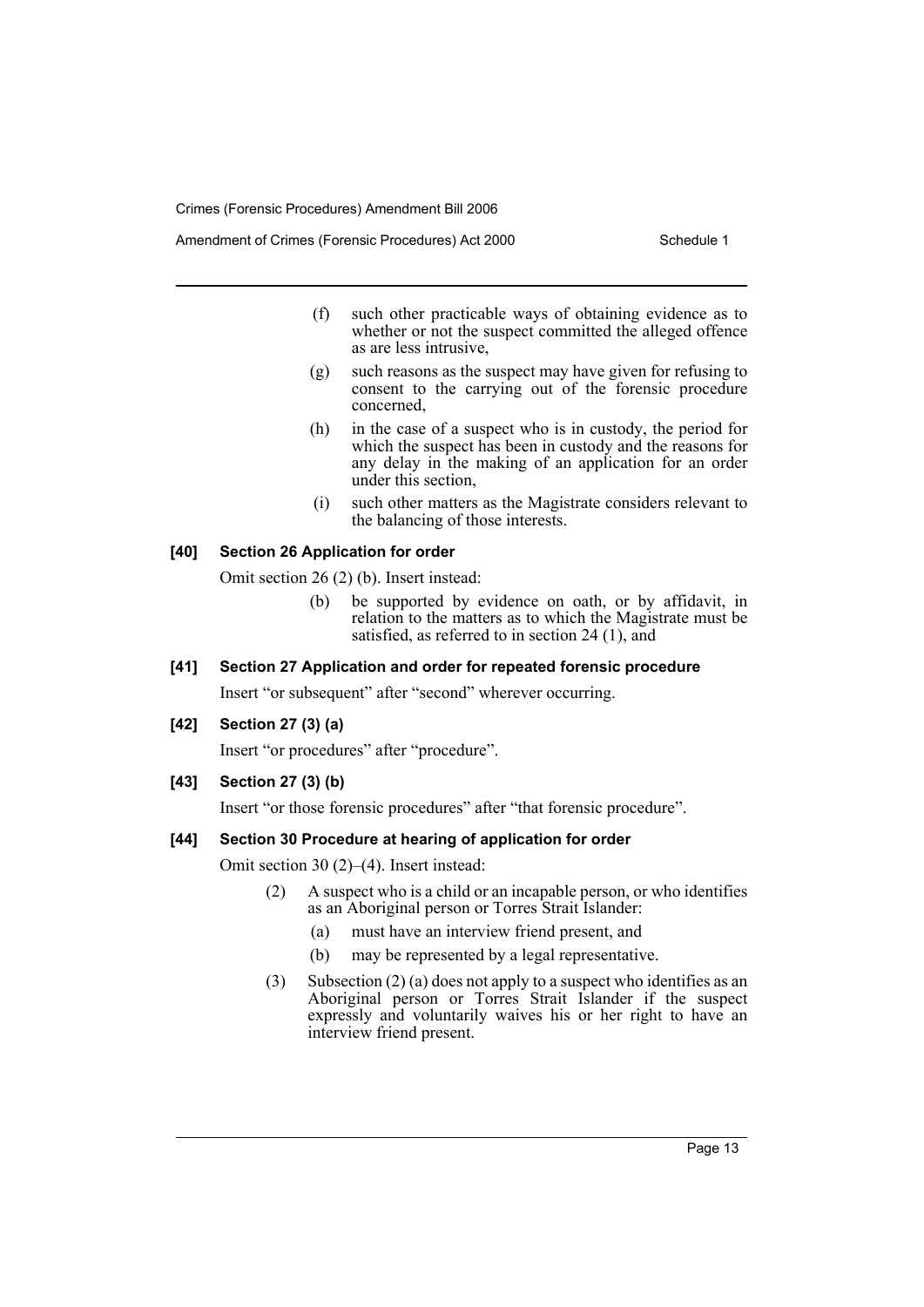Schedule 1 Amendment of Crimes (Forensic Procedures) Act 2000

(4) At the beginning of any hearing in relation to proceedings on an application for an order under this Division, the suspect must be asked whether he or she identifies as an Aboriginal person or Torres Strait Islander.

## **[45] Section 30 (8)**

Omit "subsections (2) and (3)". Insert instead "subsection (2)".

## **[46] Section 32 Interim order for carrying out of a forensic procedure**

Omit "of the existence of the matters referred to in section 25" from section 32  $(1)$  (c).

Insert instead ", as referred to in section 24 (1),".

## **[47] Section 32 (4)**

Omit "of the matters set out in section 25".

Insert instead "as referred to in section 24 (1)".

## **[48] Section 33 Application for interim order**

Omit section 33 (5) and (6). Insert instead:

- (5) If the suspect (being a child or an incapable person, or being a person who identifies as an Aboriginal person or Torres Strait Islander) is in the presence of the authorised applicant when an application for an interim order is made:
	- (a) the suspect's interview friend, or
	- (b) the suspect's legal representative,
	- must also be present if reasonably practicable.
- (6) At the beginning of any hearing in relation to proceedings on an application for an order under this Division, the suspect (if present) must be asked whether he or she identifies as an Aboriginal person or Torres Strait Islander.

#### **[49] Section 33 (7)**

Omit "or  $(6)$ ".

#### **[50] Section 33 (8)**

Omit "subsections (5) and (6)". Insert instead "subsection (5)".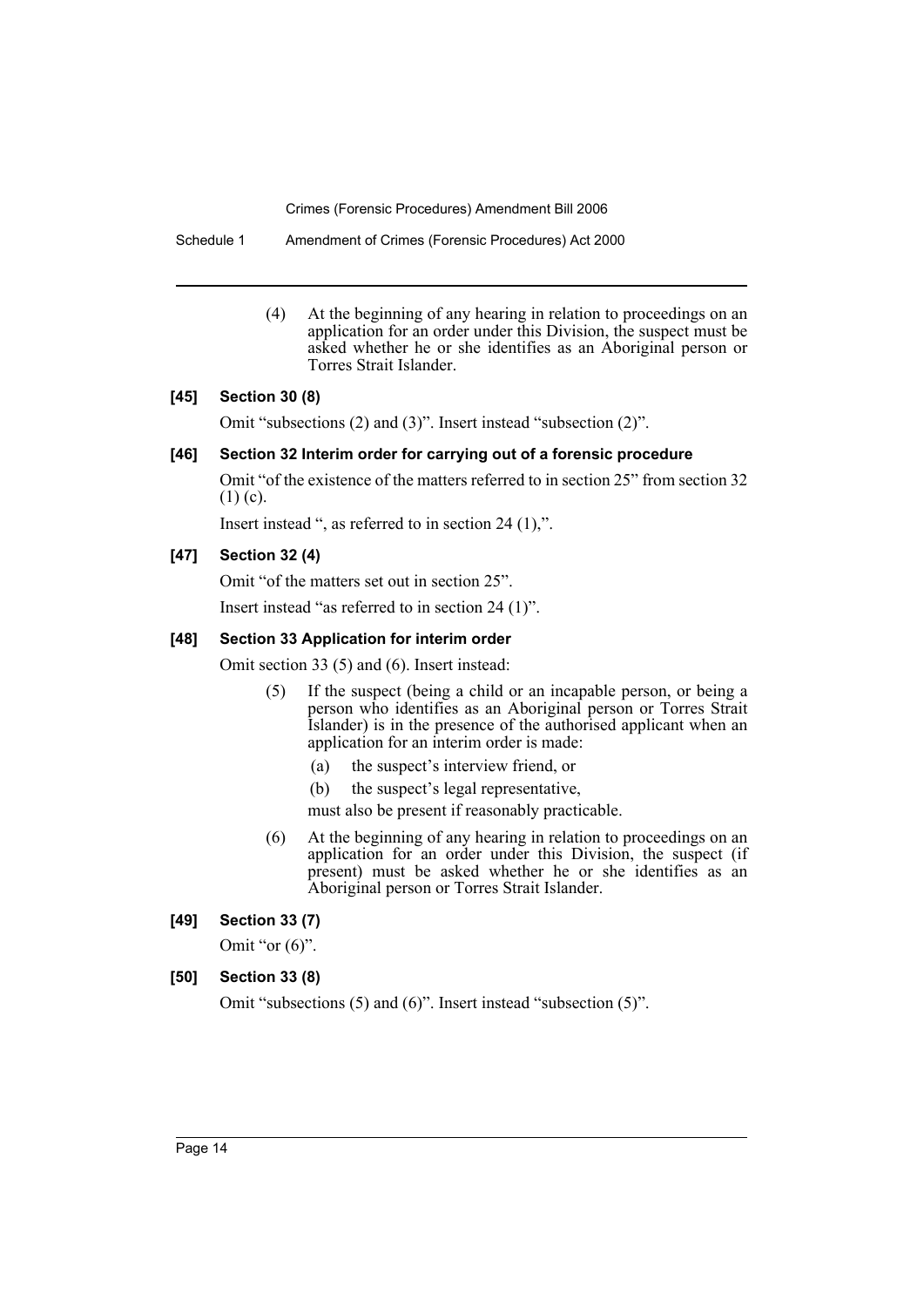#### **[51] Section 47 Use of force in carrying out forensic procedures**

Insert after section 47 (2):

(3) This section applies only to a forensic procedure that is carried out pursuant to an order under Part 4, 5, 7 or 7A.

#### **[52] Section 49 Taking of samples of hair**

Omit section 49 (a). Insert instead:

- (a) the person takes only so much hair as the person believes is necessary for the analysis of the sample or other examination of the hair, and
- **[53] Section 49A Self-administered buccal swabs**

Omit the section.

### **[54] Section 50 Persons who may carry out forensic procedures**

Omit section 50 (4).

#### **[55] Section 50, Table**

Insert "other-administered" before "buccal swab" in the first column of item 3.

#### **[56] Section 51A**

Insert after section 51:

## **51A Self-administered buccal swabs**

A self-administered buccal swab may be carried out by the suspect in the presence or view of another person, whether of the same sex as the suspect or of the opposite sex.

## **[57] Section 52 Person may get help to carry out forensic procedures**

Insert after section 52 (3):

(4) Subsection (3) applies only in relation to a forensic procedure that is carried out pursuant to an order under Part 4, 5, 7 or 7A.

#### **[58] Section 53 Medical practitioner or dentist of suspect's choice may be present for some forensic procedures**

Omit section 53 (1). Insert instead:

- (1) A suspect is entitled to request a medical practitioner or dentist (*the expert*) of his or her choice, as shown in the Table to section 50, to be present while:
	- (a) an intimate forensic procedure, or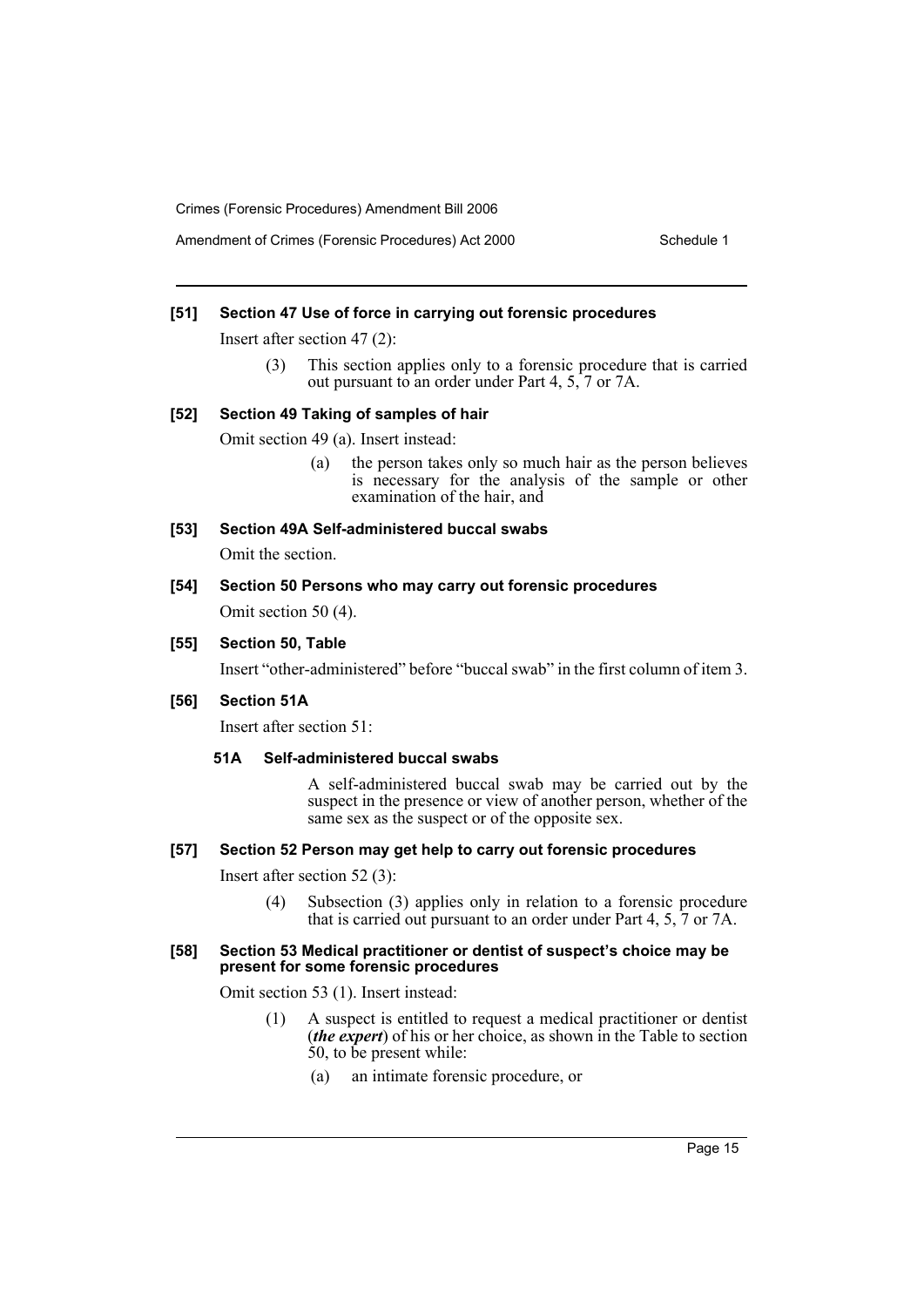Schedule 1 Amendment of Crimes (Forensic Procedures) Act 2000

(b) a non-intimate forensic procedure that involves the taking of an impression or cast of a wound from a part of the suspect's body,

is being carried out.

**Note.** Section 99 provides that the request may be made by the suspect's legal representative or interview friend.

#### **[59] Section 55 Presence of interview friend or legal representative— Aboriginal persons and Torres Strait Islanders**

Omit section 55 (1). Insert instead:

- (1) This section applies if the suspect (not being a child or an incapable person) identifies as an Aboriginal person or Torres Strait Islander.
- (1A) For the purpose of determining whether this section applies to a suspect, the investigating police officer must ask the suspect if the suspect identifies as an Aboriginal person or Torres Strait Islander.

#### **[60] Section 57 Recording of forensic procedure**

Omit "(other than the taking of a hand print, finger print, foot print or toe print)" from section 57 (1).

#### **[61] Section 57 (1A)**

Insert after section 57 (1):

- (1A) Subsection (1) does not apply to:
	- (a) the taking of a hand print, finger print, foot print or toe print, or
	- (b) the taking of a photograph, but only if the taking of such a photograph constitutes a non-intimate forensic procedure.

## **[62] Section 57 (3)**

Omit "an Aboriginal person or a Torres Strait Islander not covered by section 54".

Insert instead "a person who identifies as an Aboriginal person or Torres Strait Islander, and is not a child or an incapable person,".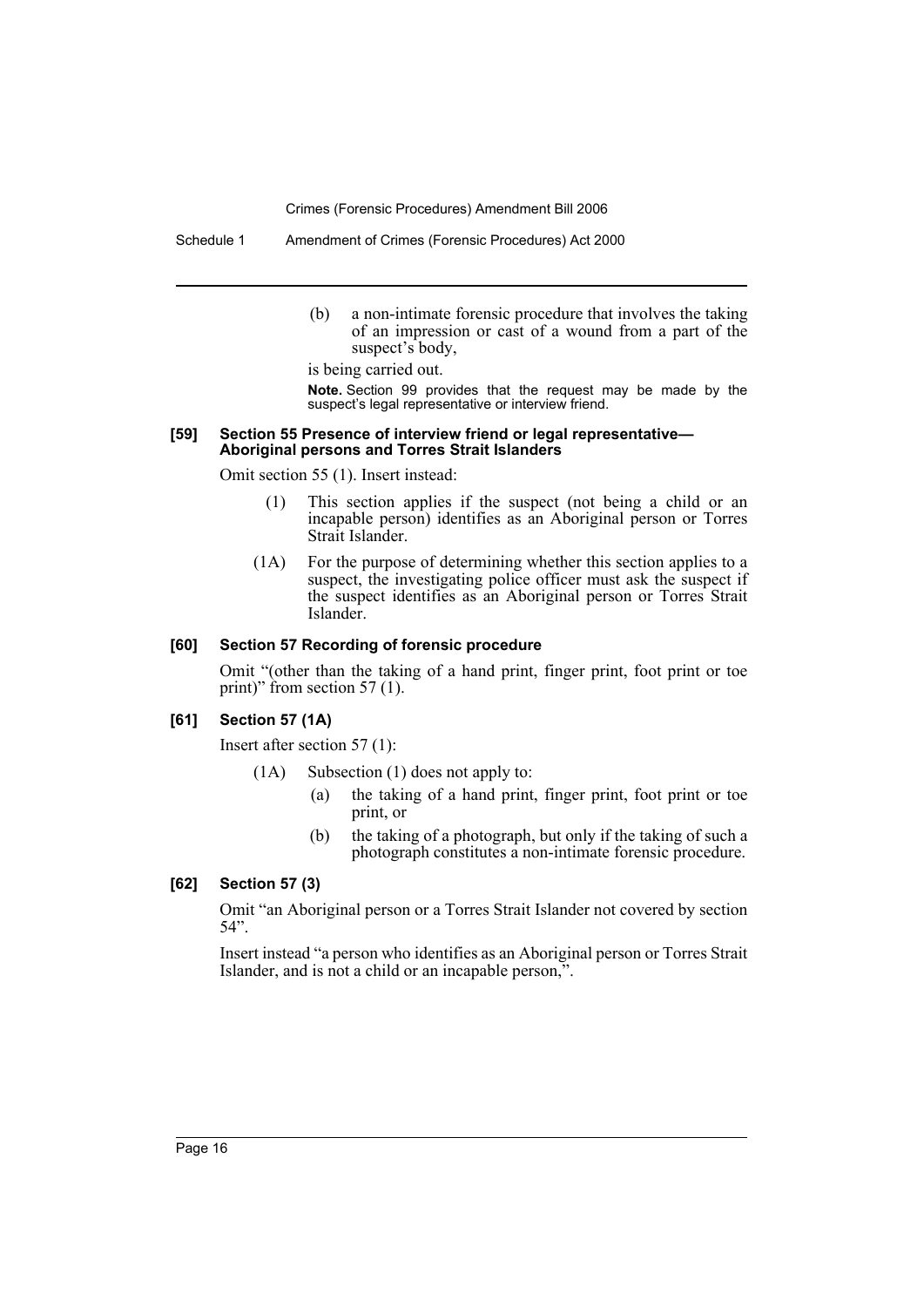## **[63] Section 57 (5)**

Omit the subsection. Insert instead:

(5) Subsection (4) does not apply if the suspect expressly and voluntarily waives his or her right to have an independent person present, but such a person may nevertheless be present if the investigating police officer so directs.

## **[64] Section 60**

Omit the section. Insert instead:

#### **60 Material to be made available to suspect**

- (1) If material from a sample taken from a suspect is analysed in relation to the investigation of an offence, the investigating police officer must ensure that, if the suspect so requests in writing:
	- (a) a copy of the suspect's DNA profile that has been derived from the sample, and
	- (b) a statement as to whether or not a match has been found, in relation to the investigation, between the suspect's DNA profile and any other DNA profile,

are made available to the suspect.

- (2) A suspect is to be informed of his or her right to make such a request.
- (3) The requirements of subsection (1) need not be complied with in a manner that would, or at a time when to do so would:
	- (a) prejudice the investigation of any offence, or
	- (b) be a source of embarrassment to a victim of any offence.
- (4) Despite subsection (3), the requirements of subsection (1) must be complied with a reasonable time before evidence of the suspect's DNA profile, or of any match between the suspect's DNA profile and any other DNA profile, is adduced in any prosecution of the suspect for the offence. **Note.** Part 13 contains provisions about making copies of material

available to the suspect.

## **[65] Section 61 Forensic procedures and offenders to which Part applies**

Omit section 61 (1). Insert instead:

## (1) **Intimate forensic procedures to which Part applies**

This Part applies to the following intimate forensic procedures:

(a) the taking of a sample of blood,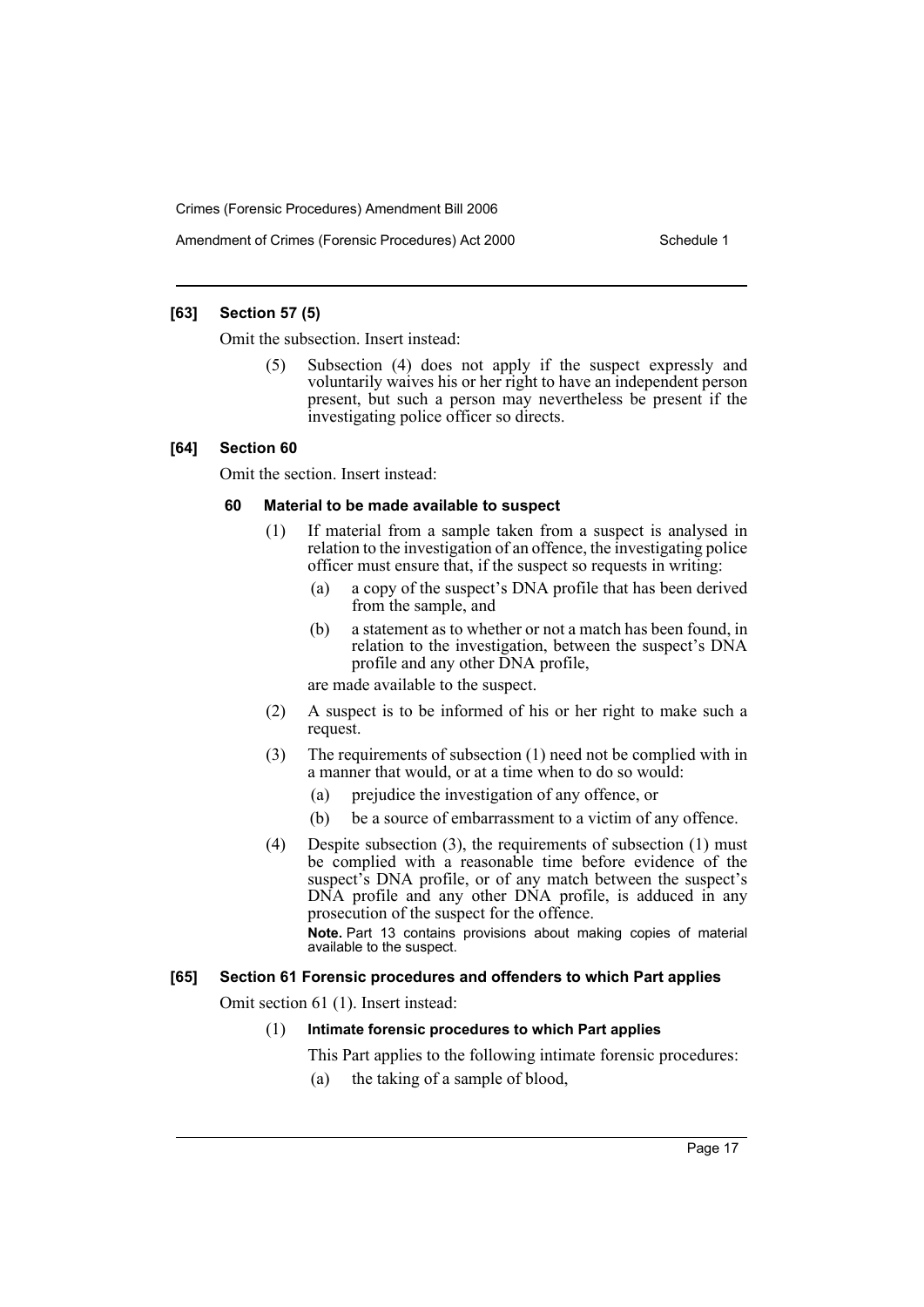Schedule 1 Amendment of Crimes (Forensic Procedures) Act 2000

(b) the carrying out of an other-administered buccal swab.

#### **[66] Section 61 (2) (c)**

Insert after section 61 (2) (b):

- (c) the carrying out of a self-administered buccal swab.
- **[67] Section 61 (3)**

Omit the subsection.

**[68] Section 62 Non-intimate forensic procedures authorised to be carried out on serious indictable offenders**

Insert at the end of section  $62(1)(b)$ :

, or

- (c) by order of a court under section 74.
- **[69] Section 63 Intimate forensic procedures authorised to be carried out on serious indictable offenders**

Omit section 63 (2).

**[70] Section 64 Authority to take buccal swabs from serious indictable offenders**

Omit the section.

#### **[71] Section 64A**

Insert before section 65:

#### **64A Person to ask whether serious indictable offender identifies as Aboriginal person or Torres Strait Islander**

Before asking a serious indictable offender to consent to a forensic procedure under this Part, a person must ask the offender whether the offender identifies as an Aboriginal person or Torres Strait Islander.

## **[72] Section 65 Application of Part 6**

Omit "section 62, 63 or 64" from section 65 (2).

Insert instead "section 62 or 63".

## **[73] Section 69 Matters that offender must be informed of before giving consent**

Omit " $(2)$ ,  $(3)$  or  $(4)$ " from section 69  $(1)$  (h). Insert instead " $(2)$  or  $(3)$ ".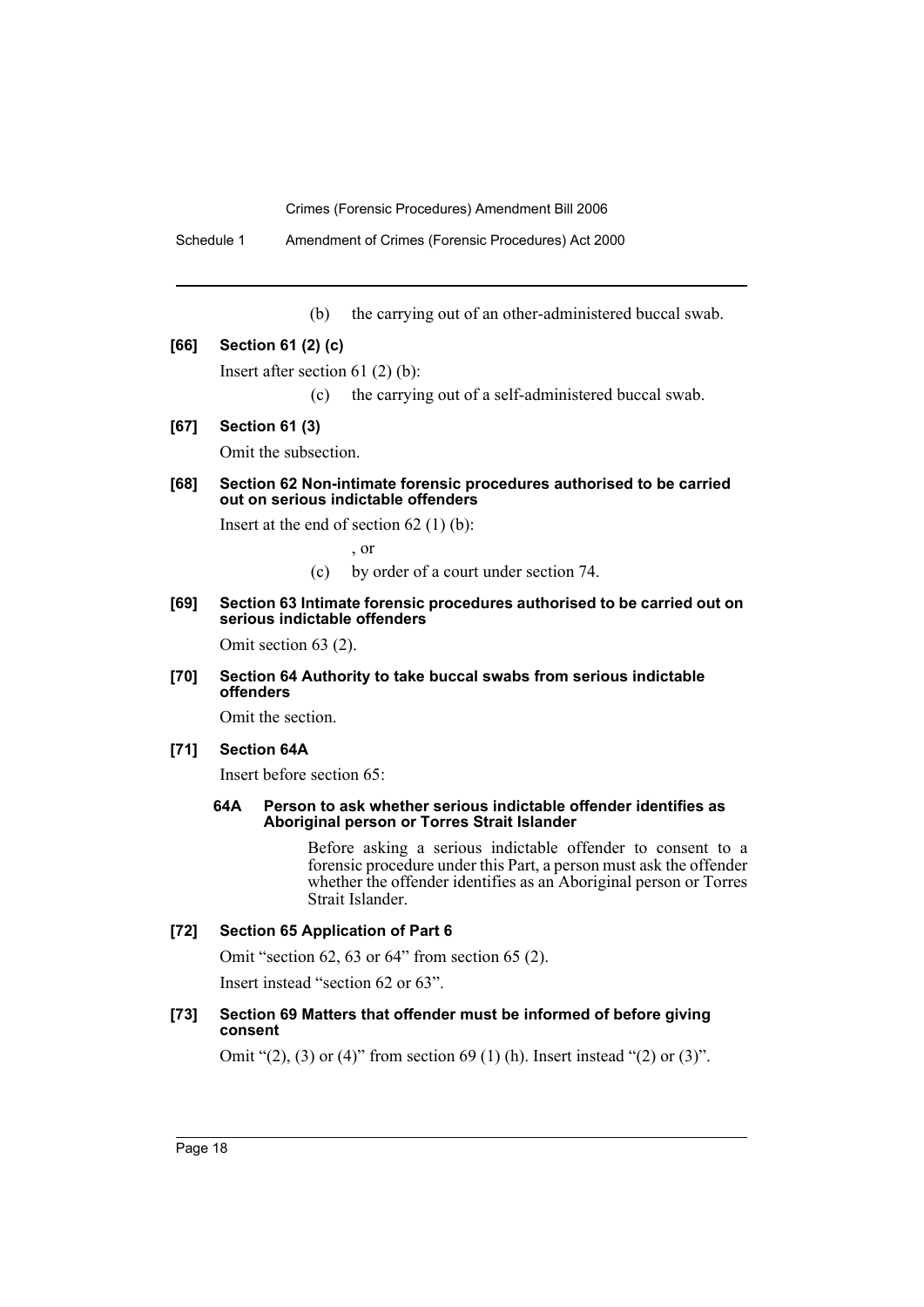## **[74] Section 69 (1) (j)**

Insert "and, in particular, that the information may be compared with information from the DNA database systems of other participating jurisdictions" after "Part 11 or 12".

#### **[75] Section 69 (2)**

Omit "if the senior police officer has taken into account the matters set out in section 71".

### **[76] Section 69 (4)**

Omit the subsection.

## **[77] Section 70 Circumstances in which senior police officer may order non-intimate forensic procedure**

Omit "has not consented, and" from section 70 (1) (b).

Insert instead "has not consented.".

## **[78] Section 70 (1) (c)**

Omit the paragraph.

## **[79] Section 70 (2)**

Omit the subsection. Insert instead:

- (2) If the senior police officer needs to decide between taking a sample of the offender's hair or the carrying out of a self-administered buccal swab, an order for the taking of a sample of hair may not be made unless, following inquiry by the police officer:
	- (a) the offender has indicated that he or she prefers the taking of a sample of hair, or
	- (b) the offender has failed to indicate that he or she will carry out a self-administered buccal swab.

## **[80] Section 71 Matters to be taken into account by senior police officer**

Omit the section.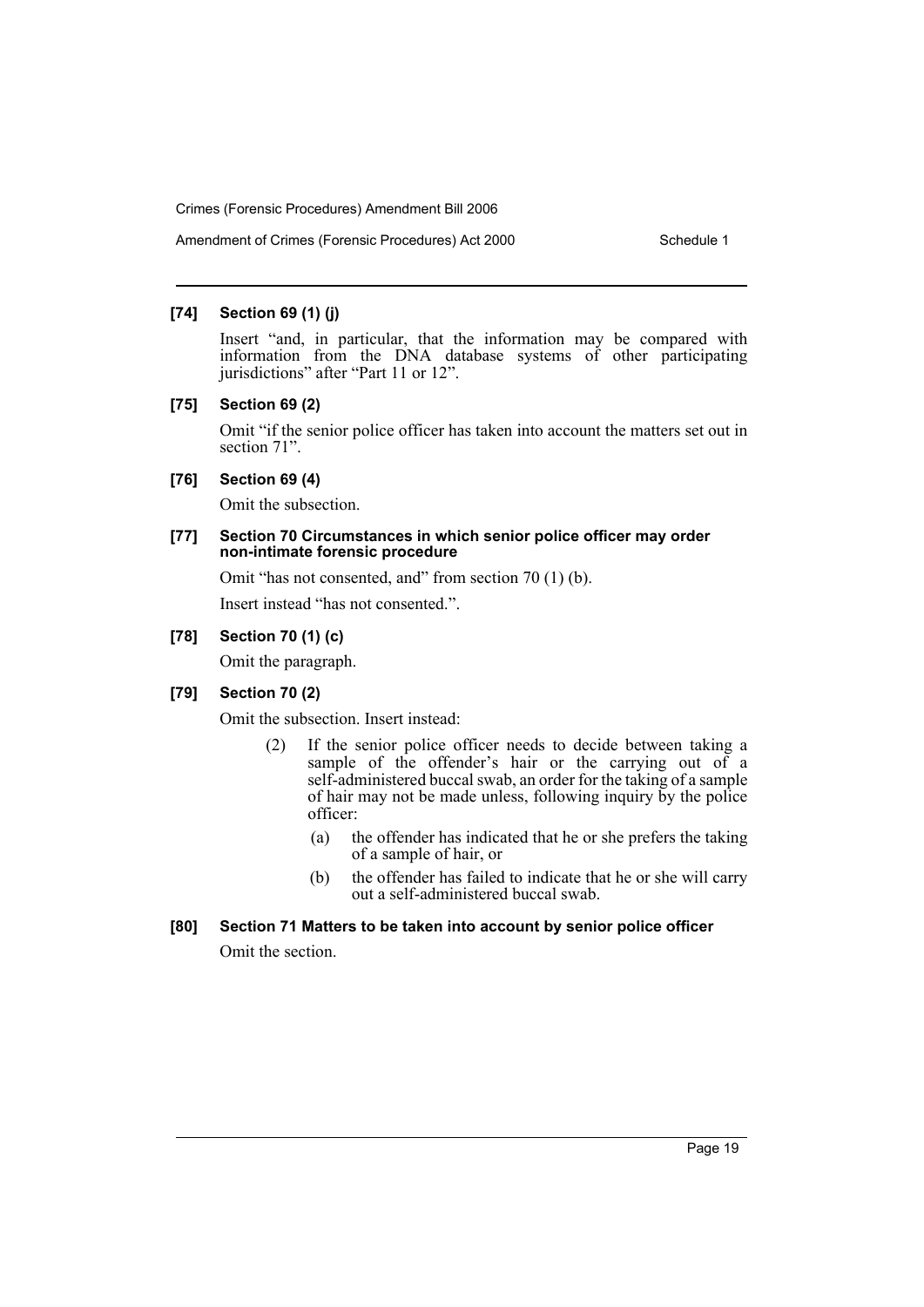Schedule 1 Amendment of Crimes (Forensic Procedures) Act 2000

#### **[81] Section 74 Court order for carrying out forensic procedure on serious indictable offender**

Omit section 74 (1)–(3). Insert instead:

(1) A police officer may apply to any court for an order for the carrying out of a forensic procedure to which this Part applies on a serious indictable offender who is serving a sentence of imprisonment in a correctional centre or other place of detention.

## **[82] Section 74 (6)**

Omit the subsection.

#### **[83] Sections 74A and 75**

Omit section 75. Insert instead:

#### **74A Carrying out of forensic procedure following conviction**

If a court orders the carrying out of a forensic procedure to which this Part applies on a serious indictable offender, the court may order that a police officer, together with a person who, under Part 6 as applied by section 65, may carry out the forensic procedure, be permitted to attend on the offender to enable the forensic procedure to be carried out.

## **75 Refusal or failure to permit forensic procedure**

A serious indictable offender in respect of whom a forensic procedure is ordered to be carried out under section 74 must not, without reasonable excuse, refuse or fail to permit the forensic procedure to be carried out.

Maximum penalty: 50 penalty units or 12 months imprisonment, or both.

## **[84] Part 7A**

Insert after Part 7:

## **Part 7A Carrying out of certain forensic procedures on untested former offenders**

#### **75A Forensic procedures and offenders to which Part applies**

#### (1) **Intimate forensic procedures to which Part applies**

This Part applies to the following intimate forensic procedures:

(a) the taking of a sample of blood,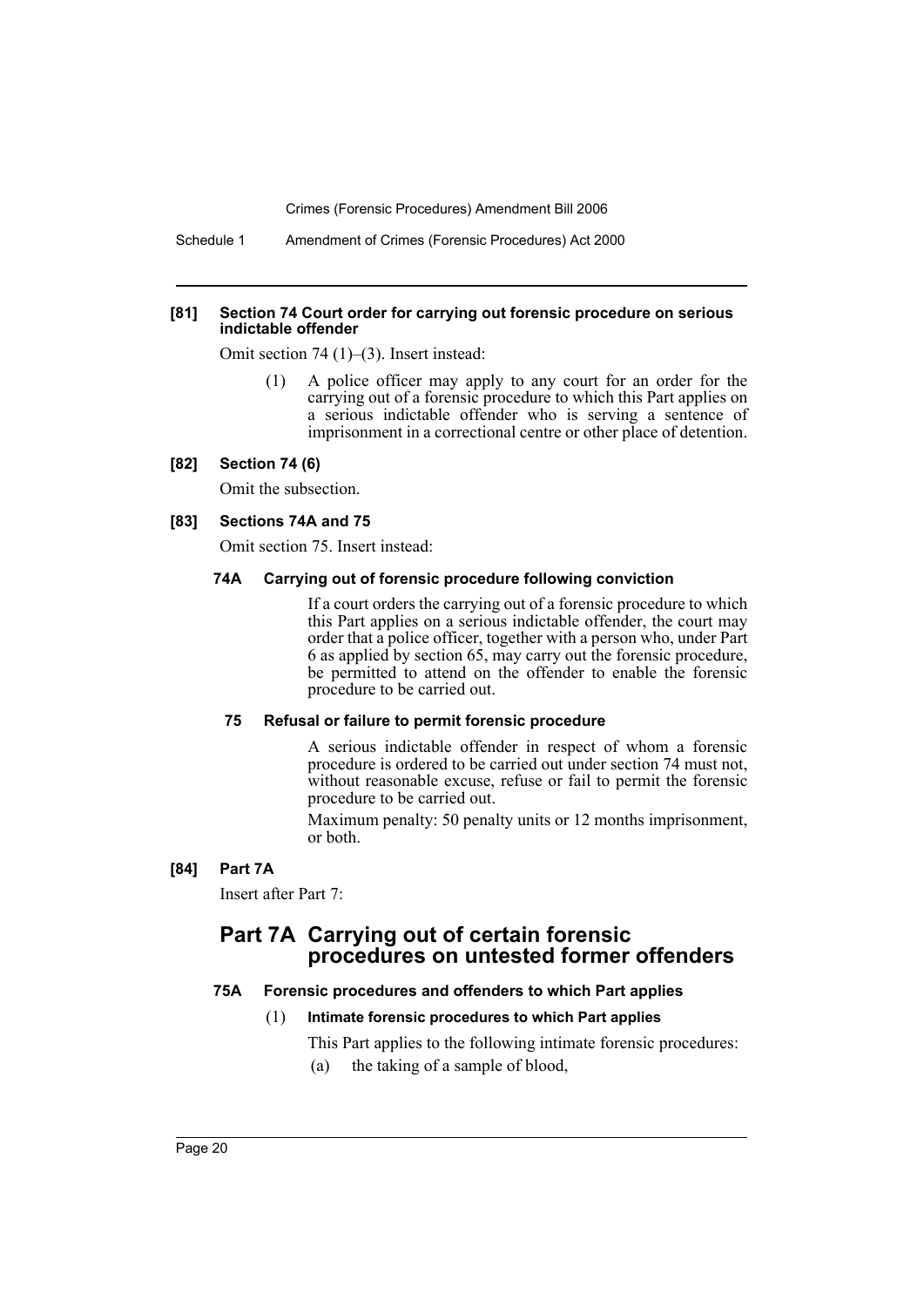- Amendment of Crimes (Forensic Procedures) Act 2000 Schedule 1
	- (b) the carrying out of an other-administered buccal swab.

#### (2) **Non-intimate forensic procedures to which Part applies**

This Part applies to the following non-intimate forensic procedures:

- (a) the taking of a sample of hair other than pubic hair,
- (b) the carrying out of a self-administered buccal swab.
- (3) This Part applies to any person:
	- (a) who has served a sentence of imprisonment for a serious indictable offence in a correctional centre or other place of detention, and
	- (b) who is served with a court attendance notice in respect of an indictable offence,

if it appears that the person's DNA profile is not contained in the offenders index of the DNA database system (an *untested former offender*).

#### **75B Non-intimate forensic procedures authorised to be carried out on untested former offenders**

A person is authorised to carry out a non-intimate forensic procedure to which this Part applies on an untested former offender:

- (a) with the informed consent of the former offender, or
- (b) by order of a senior police officer under section 75I, or
- (c) by order of a court under section 75L.

#### **75C Intimate forensic procedures authorised to be carried out on untested former offenders**

A person is authorised to carry out an intimate forensic procedure to which this Part applies on an untested former offender:

- (a) with the informed consent of the former offender, or
- (b) by order of a court under section 75L.

#### **75D Police officer to ask whether untested former offender identifies as Aboriginal person or Torres Strait Islander**

Before asking an untested former offender to consent to a forensic procedure under this Part, a police officer must ask the former offender whether the former offender identifies as an Aboriginal person or Torres Strait Islander.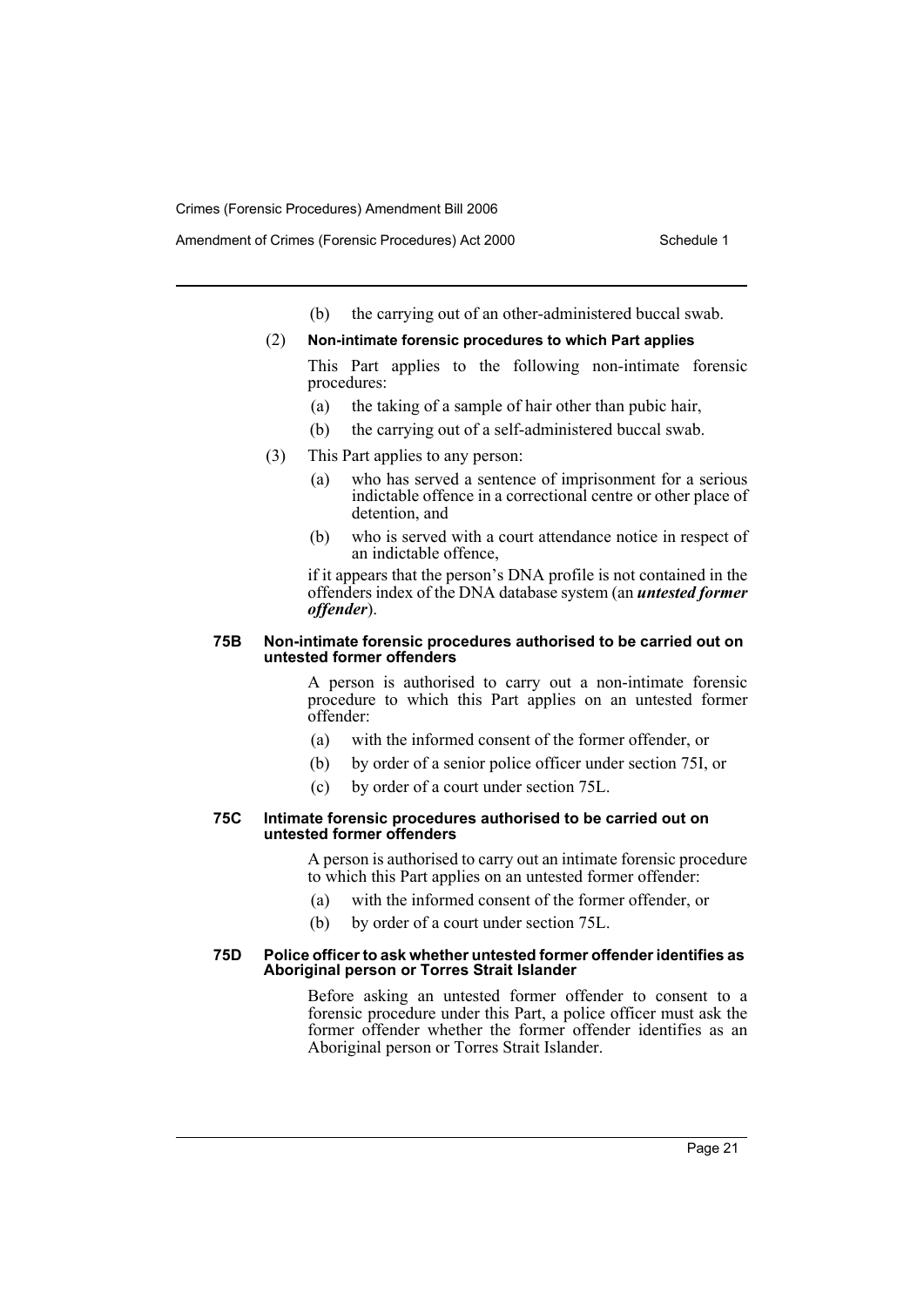Schedule 1 Amendment of Crimes (Forensic Procedures) Act 2000

#### **75E Application of Part 6**

- (1) Part 6 applies to the carrying out of a forensic procedure on an untested former offender under this Part as if the references to the suspect in Part 6 were references to an untested former offender.
- (2) A person is authorised by section 75B or 75C to carry out a forensic procedure in accordance with Part 6 as applied by this section and not otherwise.

#### **75F Informed consent to forensic procedures**

- (1) An untested former offender gives informed consent to the carrying out of a forensic procedure under this Part if the former offender consents to the carrying out of the procedure after a police officer:
	- (a) requests the former offender to consent to the forensic procedure under section 75G, and
	- (b) informs the former offender about the forensic procedure in accordance with section 75H, and
	- (c) gives the former offender the opportunity to communicate, or attempt to communicate, with an Australian legal practitioner of the former offender's choice.
- (2) The police officer must allow the former offender to communicate, or attempt to communicate, with the Australian legal practitioner in private unless the police officer suspects on reasonable grounds that the former offender might attempt to destroy or contaminate any evidence that might be obtained by carrying out the forensic procedure.

**Note.** Section 103 states that the burden lies on the prosecution to prove on the balance of probabilities that a police officer had a belief on reasonable grounds.

#### **75G Police officer may request untested former offender to consent to forensic procedure**

A police officer may request an untested former offender (other than a child or an incapable person) to consent to a forensic procedure to which this Part applies being carried out on the former offender.

#### **75H Matters that untested former offender must be informed of before giving consent**

- (1) The police officer must (personally or in writing) inform the untested former offender of the following:
	- (a) the purpose for which the forensic procedure is required,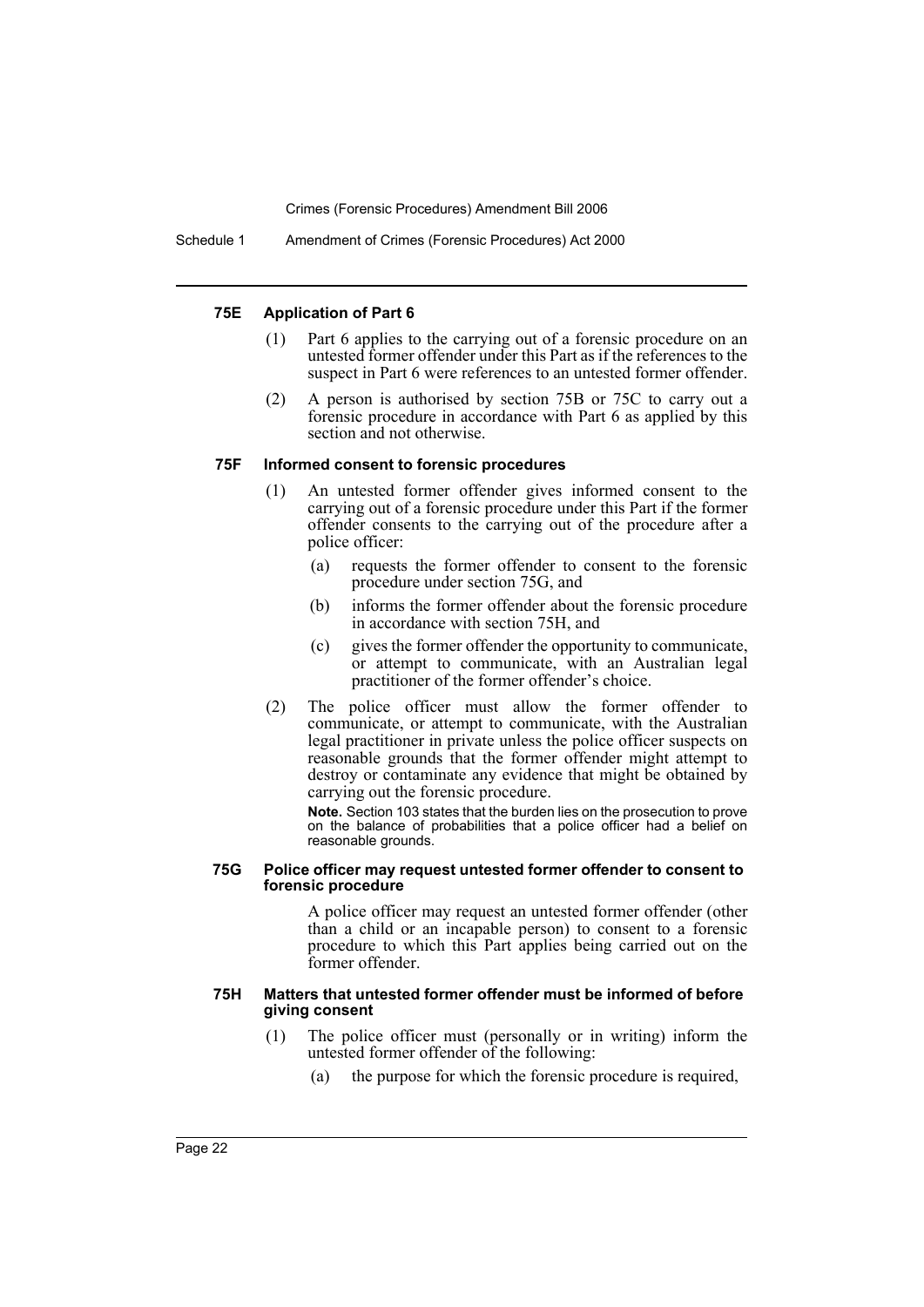- (b) if the police officer wants the forensic procedure carried out in relation to an offence—the offence concerned,
- (c) the way in which the forensic procedure is to be carried out,
- (d) that the forensic procedure may produce evidence against the former offender that might be used in a court of law,
- (e) that the forensic procedure will be carried out by a person who may carry out the procedure under Part 6 as applied by section 75E,
- (f) if the forensic procedure is the taking of a sample of blood—that the former offender may request that a medical officer be present while the blood is taken,
- (g) that the former offender may refuse consent to the carrying out of the forensic procedure,
- (h) the consequences of not consenting, as specified in subsection  $(2)$  or  $(3)$  (whichever is applicable),
- (i) the effect of section 84 (if applicable),
- (j) that information obtained from the analysis of forensic material obtained from the carrying out of the forensic procedure may be placed on the DNA database system of this State, or become part of a national DNA matching scheme, or both, and, in particular, that the information may be compared with information from the DNA database systems of other participating jurisdictions.

#### (2) **Failure to consent to non-intimate forensic procedure**

The police officer must (personally or in writing) inform an untested former offender requested to undergo a non-intimate forensic procedure to which this Part applies that, if the former offender does not consent, a senior police officer may order the carrying out of the forensic procedure under section 75I.

#### (3) **Failure to consent to intimate forensic procedure**

The police officer must (personally or in writing) inform an untested former offender requested to undergo an intimate forensic procedure to which this Part applies that, if the former offender does not consent, an application may be made to a court for an order authorising the carrying out of the forensic procedure.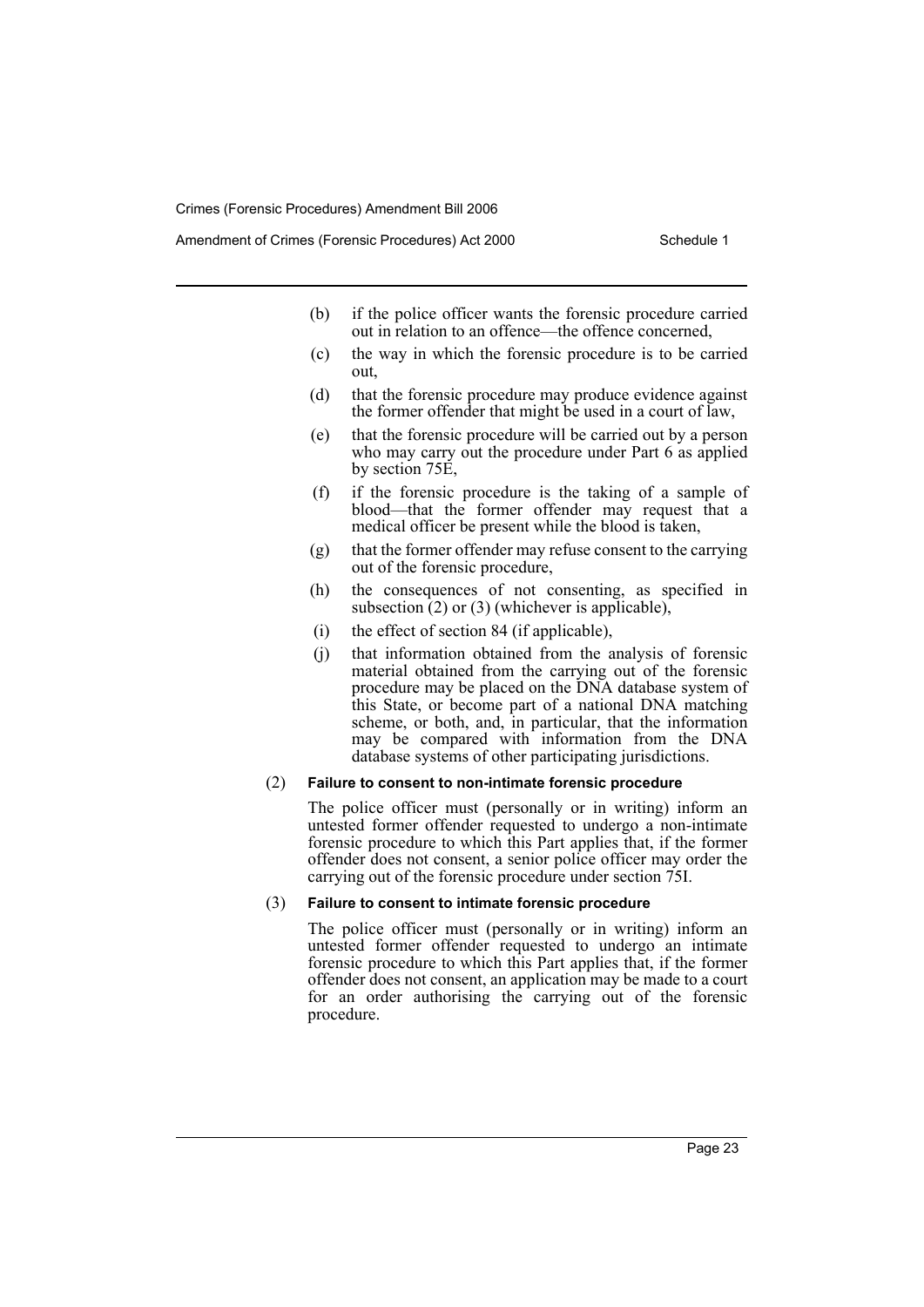Schedule 1 Amendment of Crimes (Forensic Procedures) Act 2000

#### **75I Circumstances in which senior police officer may order non-intimate forensic procedure**

- (1) A senior police officer may order the carrying out of a non-intimate forensic procedure on an untested former offender if:
	- (a) the former offender has been requested under section 75G to consent to the carrying out of the forensic procedure, and
	- (b) the former offender has not consented, and
	- (c) the former offender is under arrest or otherwise in custody.
- (2) If the senior police officer needs to decide between taking a sample of the former offender's hair or the carrying out of a self-administered buccal swab, an order for the taking of a sample of hair may not be made unless, following inquiry by the police officer:
	- (a) the former offender has indicated that he or she prefers the taking of a sample of hair, or
	- (b) the former offender has failed to indicate that he or she will carry out a self-administered buccal swab.

#### **75J Form of consent**

The consent of an untested former offender to the carrying out of a forensic procedure under this Part is not effective unless:

- (a) the consent is in writing and in a form containing the particulars prescribed by the regulations, and
- (b) the consent is signed by the former offender, and
- (c) the signature is witnessed by a person other than a police officer, and
- (d) the former offender is given a copy of the consent as soon as practicable after it is signed and witnessed.

#### **75K Record of order of senior police officer**

- (1) At the time of, or as soon as practicable after, making an order under section 75I, a senior police officer must make a record of:
	- (a) the order, and
	- (b) the date and time when the order was made, and
	- (c) the reasons for making it,

and must sign the record.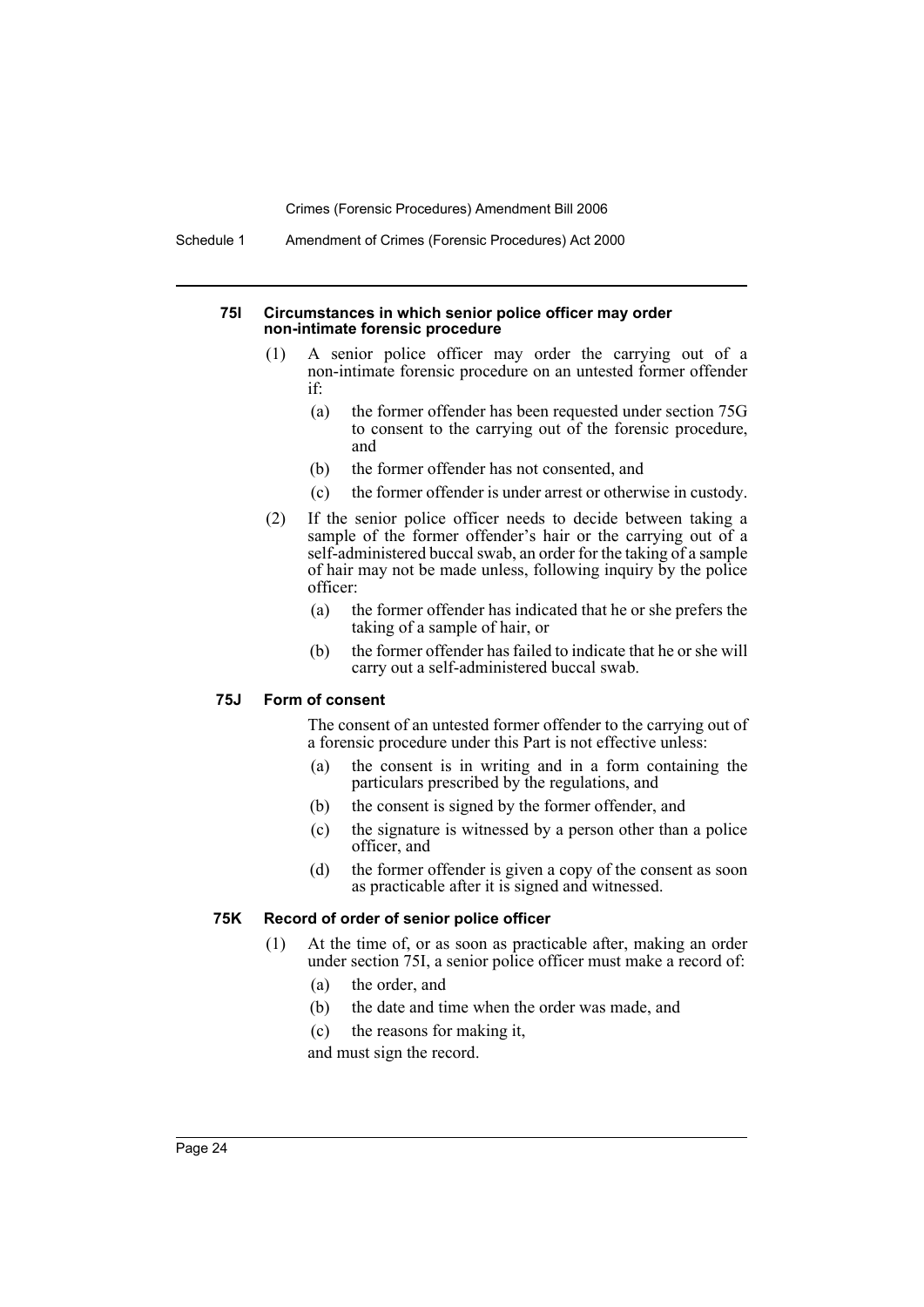(2) The senior police officer must ensure that a copy of the record is made available to the untested former offender as soon as practicable after the record is made.

#### **75L Court order for carrying out forensic procedure on untested former offender**

- (1) A police officer may apply to any court for an order for the carrying out of a forensic procedure to which this Part applies on an untested former offender.
- (2) A court may order the carrying out of a forensic procedure under this section if satisfied that the carrying out of the forensic procedure is justified in all the circumstances.

## **75M Making of order**

- (1) If a court makes an order for the carrying out of a forensic procedure on an untested former offender, the court must:
	- (a) specify the forensic procedure authorised to be carried out, and
	- (b) give reasons for making the order, and
	- (c) ensure that a written record of the order is kept, and
	- (d) order the former offender (if present) to attend for the carrying out of the forensic procedure, and
	- (e) inform the former offender (if present) that reasonable force may be used to ensure that he or she complies with the order for the carrying out of the forensic procedure.
- (2) The court may give directions as to the time and place at which the procedure is to be carried out.

#### **75N Carrying out of forensic procedure on untested former offender in custody**

If a court orders the carrying out of a forensic procedure to which this Part applies on an untested former offender, the court may order that a police officer, together with a person who, under Part 6 as applied by section 75E, may carry out the forensic procedure, be permitted to attend on the former offender to enable the forensic procedure to be carried out.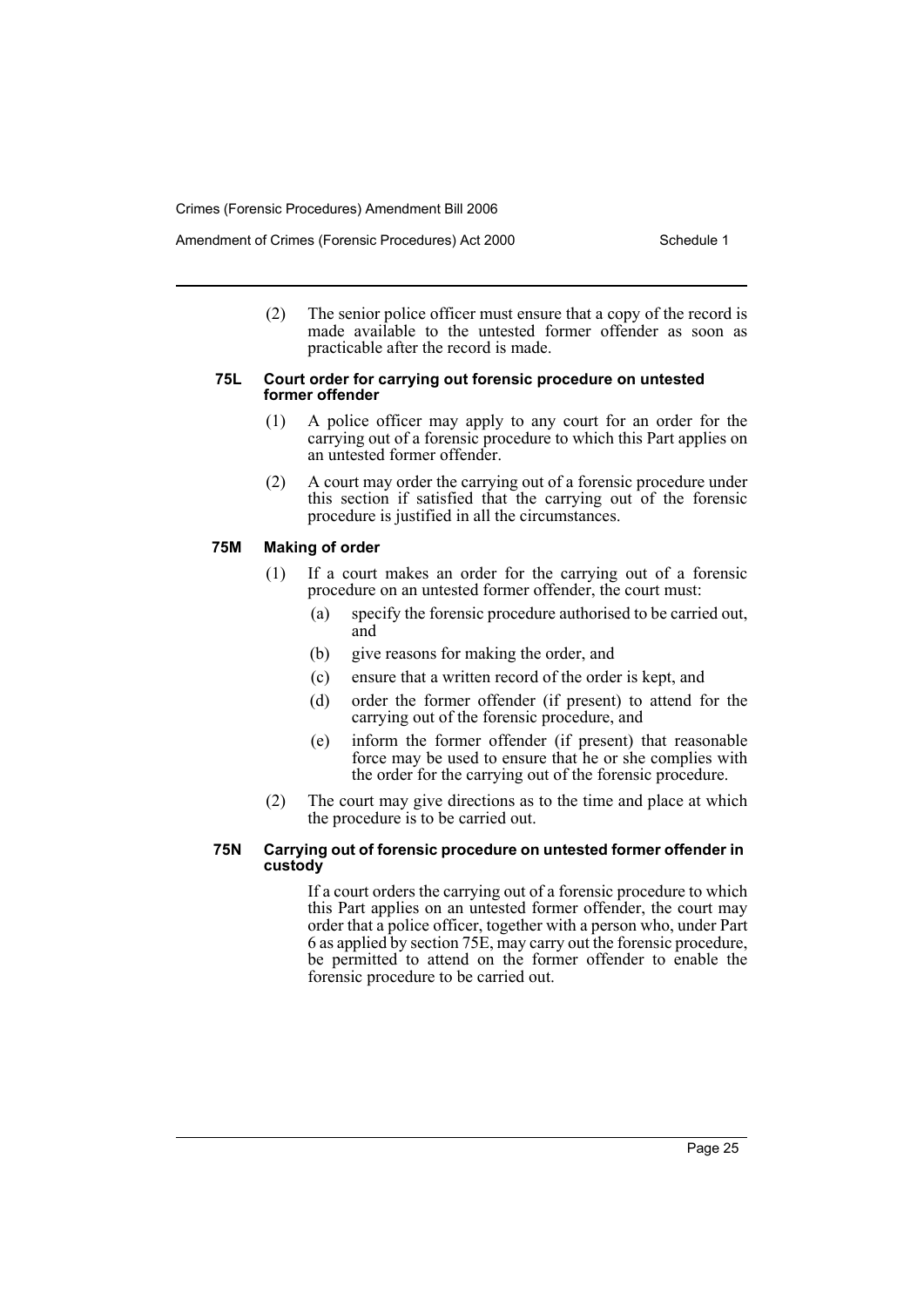Schedule 1 Amendment of Crimes (Forensic Procedures) Act 2000

#### **75O Refusal or failure to permit forensic procedure**

An untested former offender in respect of whom a forensic procedure is ordered to be carried out under section 75L must not, without reasonable excuse, refuse or fail to permit the forensic procedure to be carried out.

Maximum penalty: 50 penalty units or 12 months imprisonment, or both.

#### **[85] Section 76 Carrying out of forensic procedures on volunteers**

Omit section 76 (1) and (2). Insert instead:

(1) In this Act, *volunteer* means:

- (a) a person (other than a child or an incapable person) who consents to a request by a police officer for the person to undergo a forensic procedure, or
- (b) a child who consents, and whose parent or guardian consents, to a request by a police officer for the child to undergo a forensic procedure, or
- (c) an incapable person whose parent or guardian consents to a request by a police officer for the person to undergo a forensic procedure,

but does not include a suspect or an excluded volunteer.

- (2) A person is authorised to carry out a forensic procedure on a volunteer (other than a child or an incapable person) with the informed consent of the volunteer given in accordance with section 77.
- (2A) A person is authorised to carry out a forensic procedure on a volunteer who is a child:
	- (a) with the informed consent of the child's parent or guardian, given in accordance with section 77, or
	- (b) if the informed consent of the child's parent or guardian cannot be obtained, by order of a Magistrate under section 80,

and, in either case, with the informed consent of the child.

- (2B) A person is authorised to carry out a forensic procedure on a volunteer who is an incapable person:
	- (a) with the informed consent of the person's parent or guardian given in accordance with section 77, or
	- (b) if the informed consent of the person's parent or guardian cannot be obtained, by order of a Magistrate under section 80.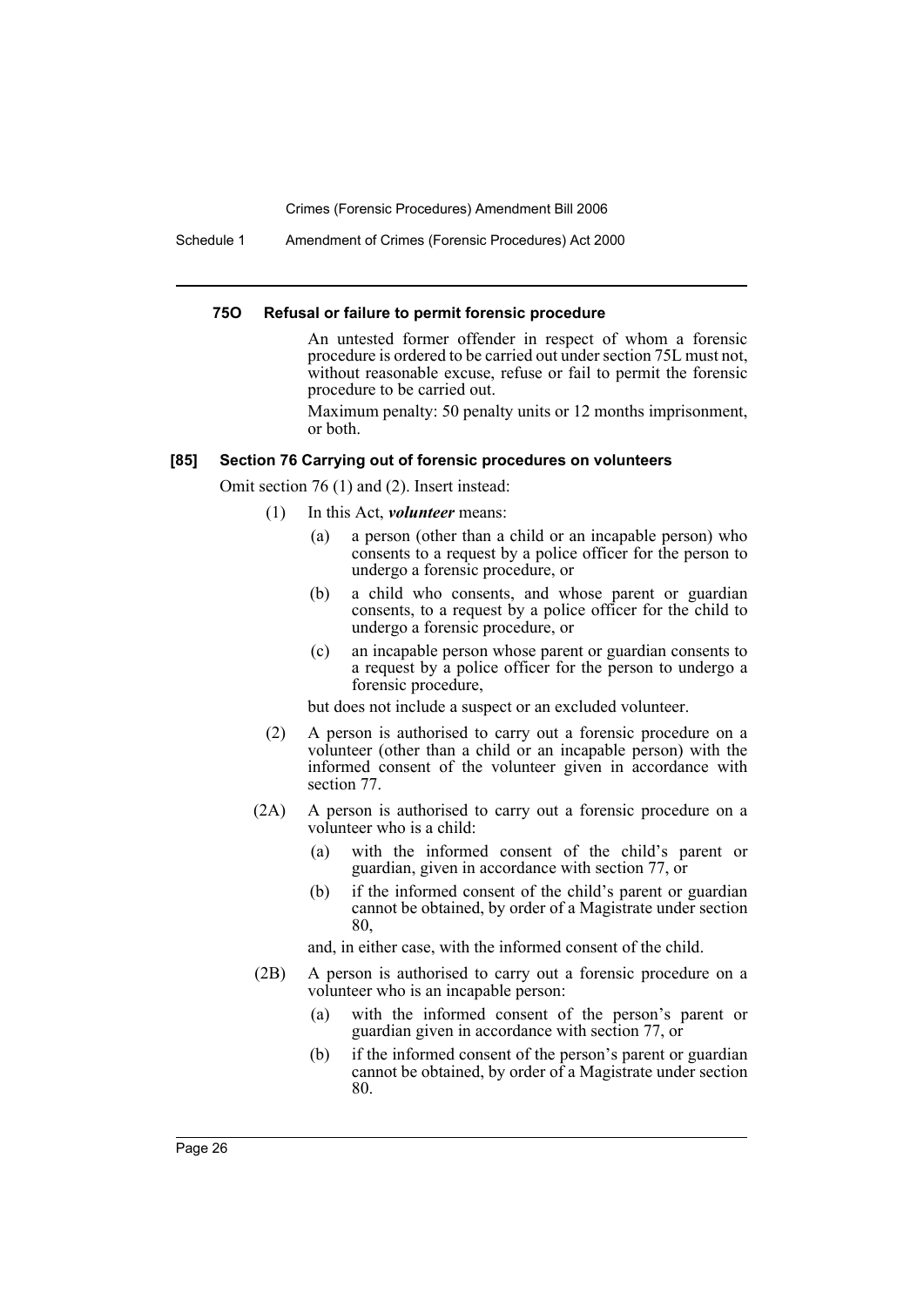Amendment of Crimes (Forensic Procedures) Act 2000 Schedule 1

## **[86] Section 76 (3)**

Omit "Subsection (2) (b) (i) does not".

Insert instead "Subsections (2A) and (2B) do not".

## **[87] Section 76B**

Insert after section 76A:

#### **76B Police officer to ask whether volunteer identifies as Aboriginal person or Torres Strait Islander**

Before asking a person to consent to a forensic procedure under this Part, a police officer must ask the person whether he or she identifies as an Aboriginal person or Torres Strait Islander.

#### **[88] Section 77 Informed consent of volunteer or parent or guardian of volunteer**

Insert before section 77 (1) (a):

- (a1) the purpose for which the forensic procedure is required,
- (a2) the offence in relation to which the police officer wants the forensic procedure to be carried out,

## **[89] Section 77 (1) (c1)**

Insert after section 77 (1) (c):

(c1) that the forensic procedure will be carried out by an appropriately qualified police officer or person,

## **[90] Section 77 (1) (g)**

Insert after section 77 (1) (f):

(g) the effect of section 84 (if applicable).

## **[91] Section 77 (2) (a)**

Insert "and, in particular, that the information may be compared with information from the DNA database systems of other participating jurisdictions" after "system".

#### **[92] Section 77 (3)**

Insert after section 77 (2):

(3) Any requirement of this section for a volunteer to be given information is taken, in the case of a volunteer who is a child, to be a requirement for the child to be given information in a way that is comprehensible to the child, having regard to his or her age and level of understanding.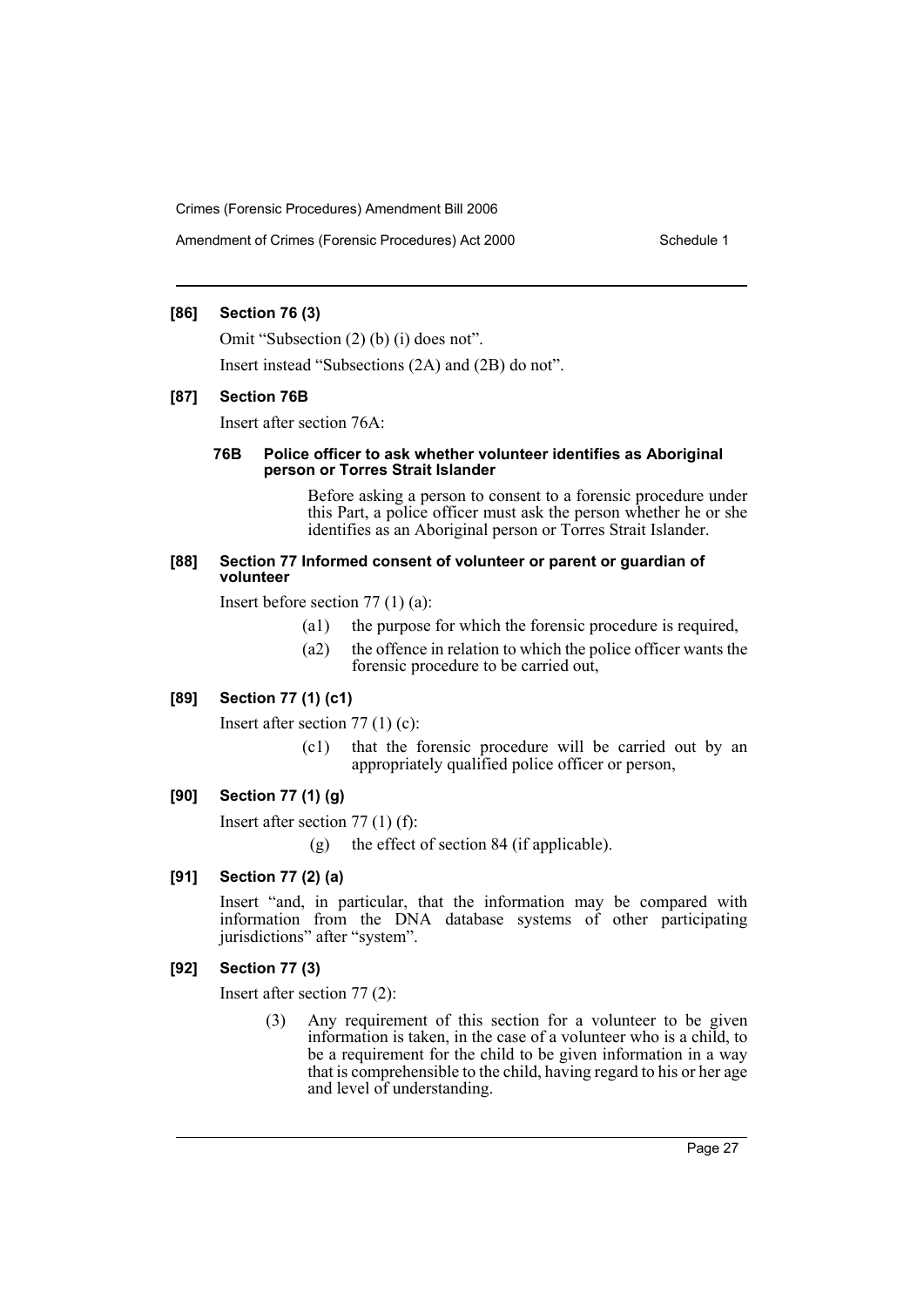Schedule 1 Amendment of Crimes (Forensic Procedures) Act 2000

#### **[93] Section 80 Circumstances in which Magistrate may order the carrying out of forensic procedure on child or incapable person**

Omit section 80 (1) (b) (i). Insert instead:

(i) the parent or guardian is a suspect, and

#### **[94] Section 87**

Omit the section. Insert instead:

#### **87 Destruction of forensic material taken from offender after conviction quashed**

- (1) This section applies if, after a forensic procedure is carried out on a person who is:
	- (a) a serious indictable offender under Part 7, or
	- (b) an untested former offender under Part 7A,

the conviction by virtue of which he or she is such a person (or, if there is more than one such conviction, each of them) is quashed.

(2) As soon as practicable after the expiry of the time limited for appealing against the quashing of the conviction or convictions, the police officer in charge of the investigation of the offence must ensure that any forensic material obtained as a result of the carrying out of the procedure is destroyed.

#### **[95] Section 90 Definitions**

Insert "or 7A" after "Part 7" in paragraph (a) of the definition of *offenders index*.

#### **[96] Section 91 Supply of forensic material for DNA database system purposes**

Insert ", untested former offender" after "offender", and ", 7A" after "Part 7" in paragraph (c) of the definition of *permitted forensic material* in section 91  $(3)$ .

## **[97] Section 92 Use of information on DNA database system**

Insert "for the time being" after "authorised" in section 92 (2).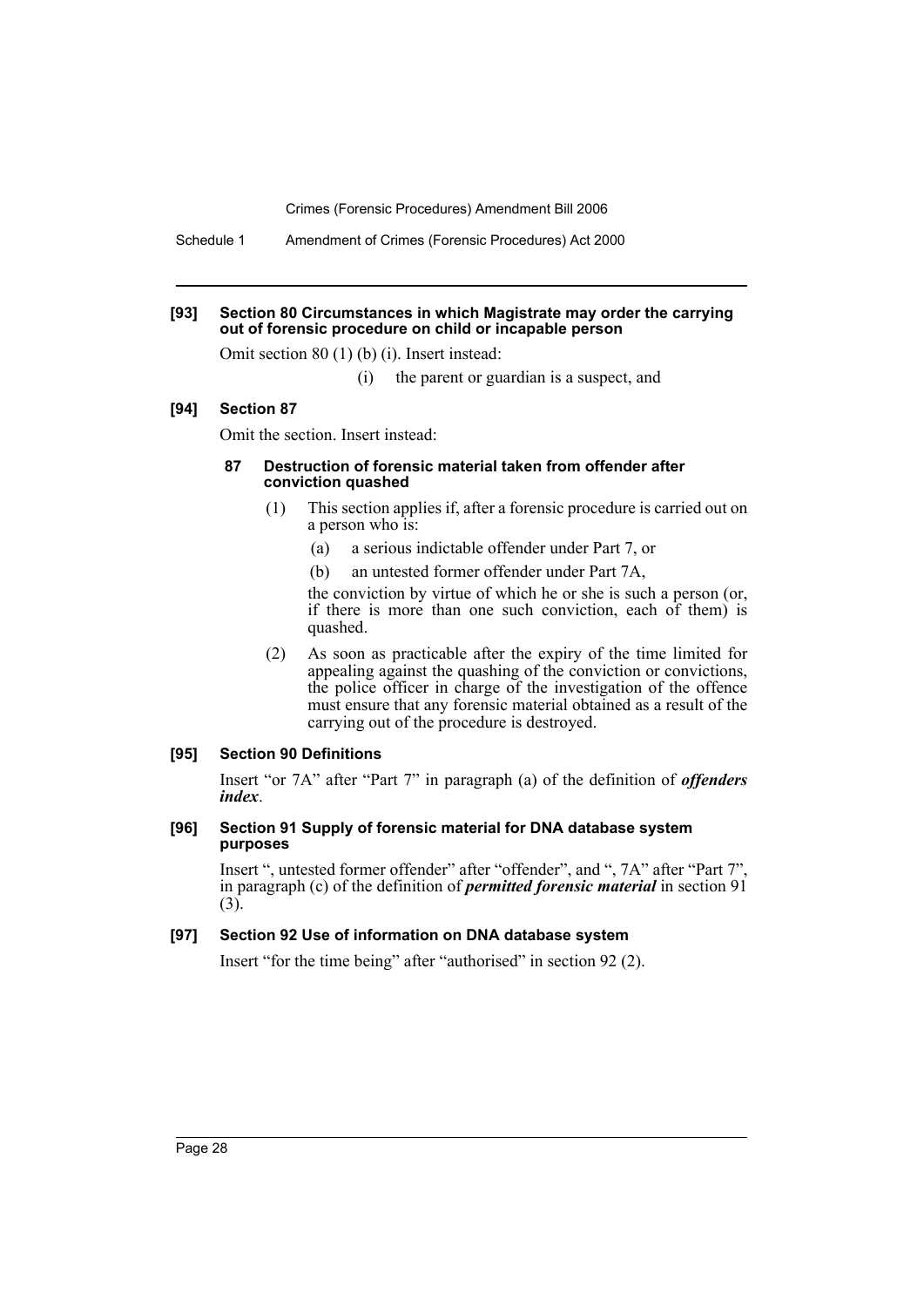## Amendment of Crimes (Forensic Procedures) Act 2000 Schedule 1

#### **[98] Section 94 Recording, retention and removal of identifying information on DNA database system**

Omit "must remove any identifying information relating to a DNA profile of an offender on the offenders index of the system" from section 94  $(3)$ .

Insert instead "must ensure that any identifying information relating to a DNA profile of an offender on the offenders index is removed".

#### **[99] Section 95 Definitions**

Omit the definitions of *corresponding law* and *responsible Minister*. Insert instead:

#### *corresponding law* means:

- (a) a law of the Commonwealth, or of a State or Territory, that substantially corresponds to Part 11, or
- (b) such provisions of a law of the Commonwealth, or of a State or Territory, as are declared by the regulations to be a corresponding law for the purposes of this Act.

*responsible authority*, in relation to a participating jurisdiction, means the Minister or other public authority of that jurisdiction who or which is responsible for the administration of a corresponding law within that jurisdiction.

#### **[100] Section 95, definition of "DNA database"**

Omit "DNA database system that is kept under" from paragraph (b).

Insert instead "database of DNA profiles that is kept in accordance with".

## **[101] Section 96 Registration of orders**

Omit "responsible Ministers" from section 96 (1). Insert instead "responsible authorities".

## **[102] Section 97 Database information**

Omit section 97 (1) and (1A). Insert instead:

- (1) The Minister may enter into arrangements with a responsible authority of a participating jurisdiction under which:
	- (a) information from the DNA database of this State is to be transmitted to that authority for the purposes of:
		- (i) the investigation of, or the conduct of proceedings for, an offence against the law of this State or the law of the participating jurisdiction, or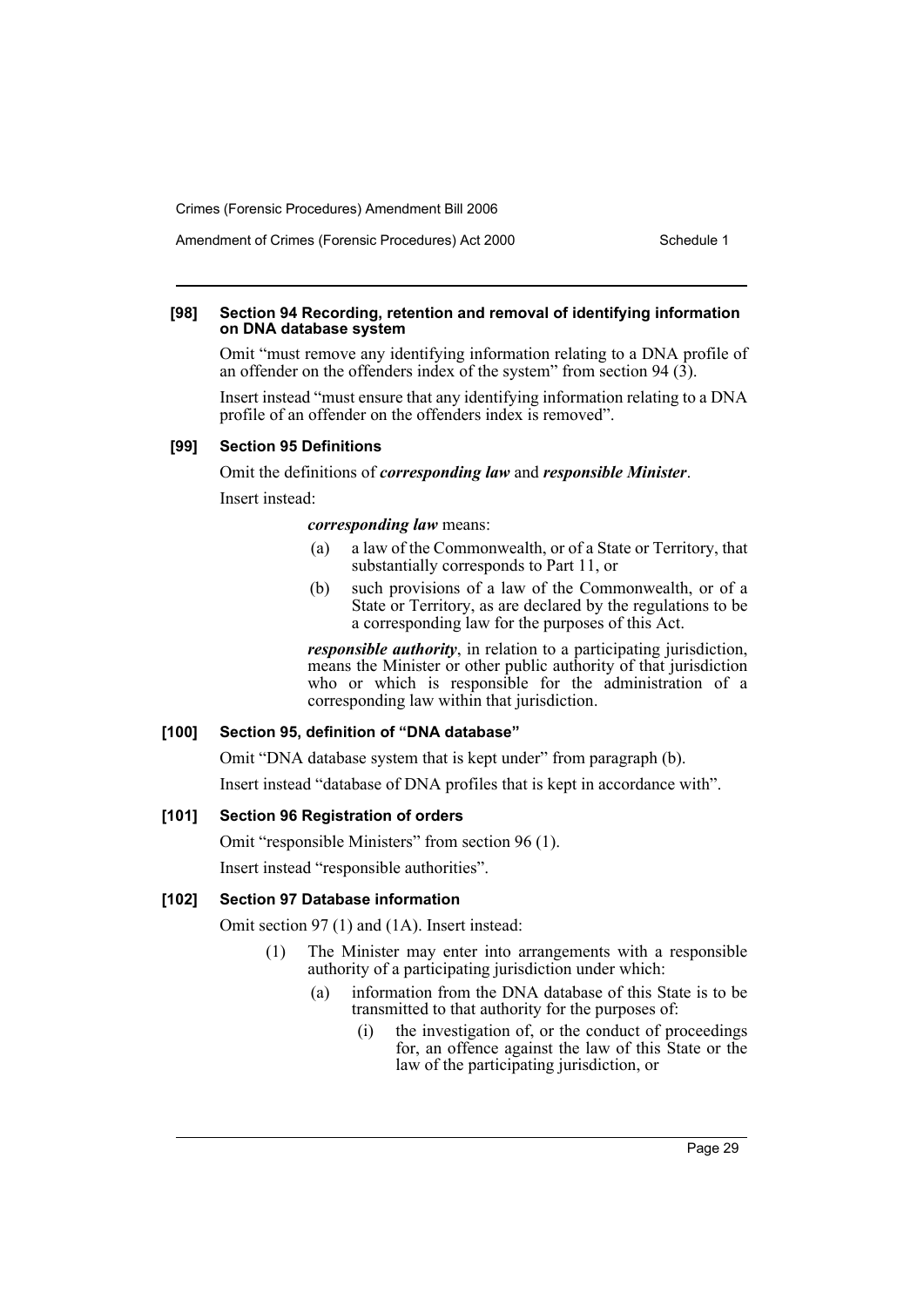- (ii) the identification of missing or deceased persons, and
- (b) information from a DNA database of the participating jurisdiction is to be transmitted to the Commissioner of Police for the purposes of:
	- (i) the investigation of, or the conduct of proceedings for, an offence against the law of this State or the law of the participating jurisdiction, or
	- (ii) the identification of missing or deceased persons.
- (1A) Without limiting subsection (1), the Minister may enter into arrangements with a responsible authority of the Commonwealth under which information from the DNA database of this State (*this State's information*) is transmitted to that authority for the purpose of that authority:
	- (a) comparing the information so transmitted with information supplied to it from the DNA database of a participating jurisdiction (*the participating jurisdiction's information*), and
	- (b) identifying to the Commissioner of Police or to the responsible person for the DNA database of this State, and to that authority, any matches that are found as a result of the comparison, and
	- (c) transmitting this State's information with respect to those matches to that authority or to the responsible person (however described) for the DNA database of the participating jurisdiction, and
	- (d) transmitting the participating jurisdiction's information with respect to those matches to the Commissioner of Police or to the responsible person for the DNA database of this State.
- (1B) Such an arrangement may not authorise the comparison of information so as to match DNA profiles in a manner that would contravene section 93 were the information contained wholly within the DNA database of this State.

## **[103] Section 98 Interpreters**

Omit "or offender" wherever occurring in section 98 (2) (a)–(e). Insert instead ", offender or untested former offender".

## **[104] Section 98 (2) (a)–(e)**

Omit "or 7" wherever occurring. Insert instead ", 7 or 7A".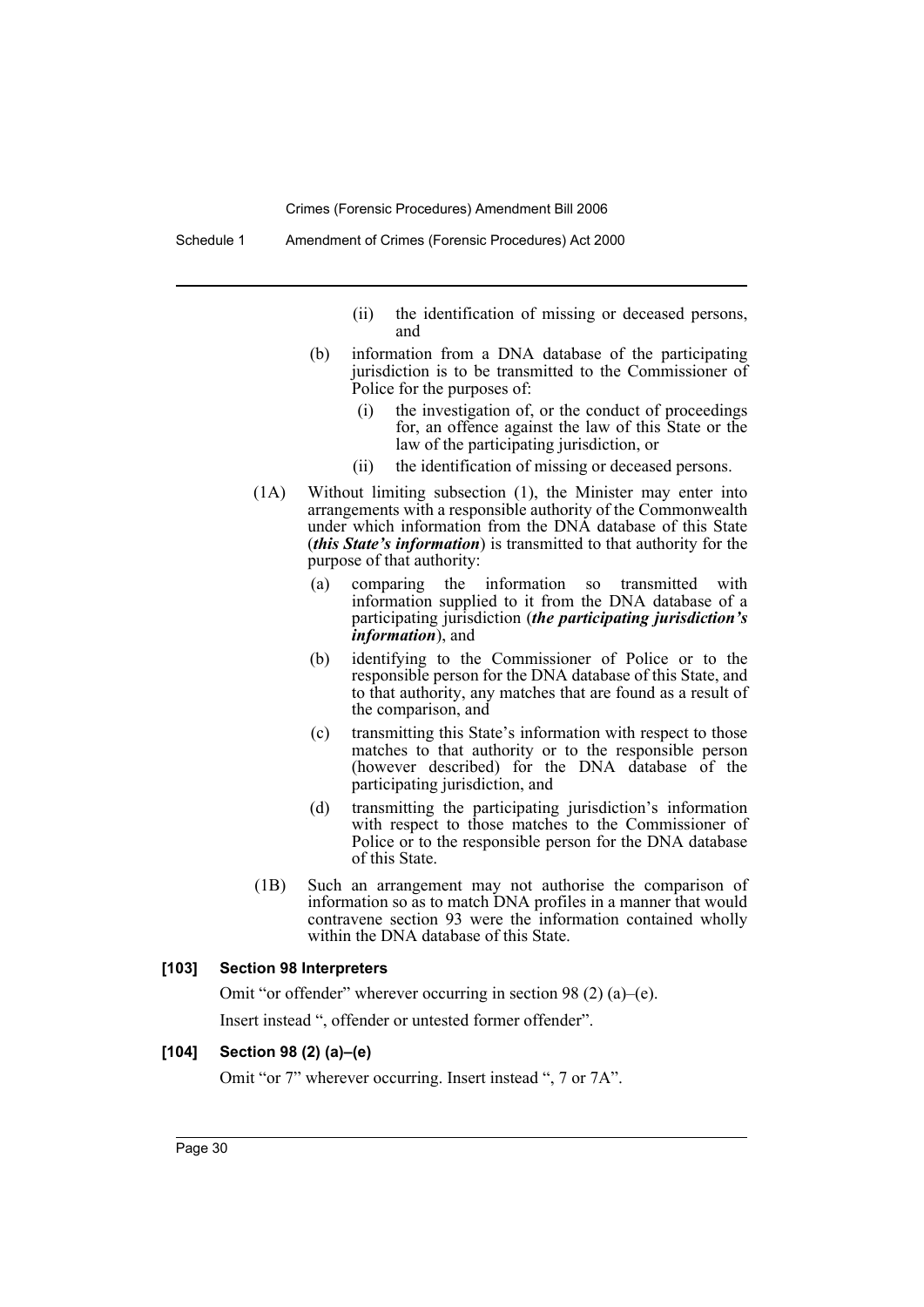Amendment of Crimes (Forensic Procedures) Act 2000 Schedule 1

#### **[105] Section 99 Powers and entitlements of legal representatives and interview friends**

Omit "if the investigating police officer concerned believes on reasonable grounds that the suspect or offender is" from section 99 (1) (c).

Insert instead "if the suspect or offender identifies as".

#### **[106] Section 100 Obligation of investigating police officers relating to recordings**

Omit "if the investigating police officer believes on reasonable grounds that the suspect, offender or volunteer is" from section 100 (2) (c).

Insert instead "if the suspect, offender or volunteer identifies as".

## **[107] Section 106 Proof of voluntary waiver of certain rights**

Insert "a person who identifies as" after "prove that" in section 106 (a).

## **[108] Section 106 (a)**

Omit "30 (4),". Insert instead "15 (3), 30 (3),".

## **[109] Section 112, heading**

Omit the heading to the section. Insert instead:

#### **112 Application of Act to taking of photographs, hand prints etc**

## **[110] Schedule 2 Savings, transitional and other provisions**

Insert at the end of clause 1 (1): *Crimes (Forensic Procedures) Amendment Act 2006*

## **[111] Schedule 2, Part 4**

Insert after Part 3 of Schedule 2:

## **Part 4 Provisions consequent on enactment of Crimes (Forensic Procedures) Amendment Act 2006**

### **8 Definition**

In this Part, *the 2006 amending Act* means the *Crimes (Forensic Procedures) Amendment Act 2006*.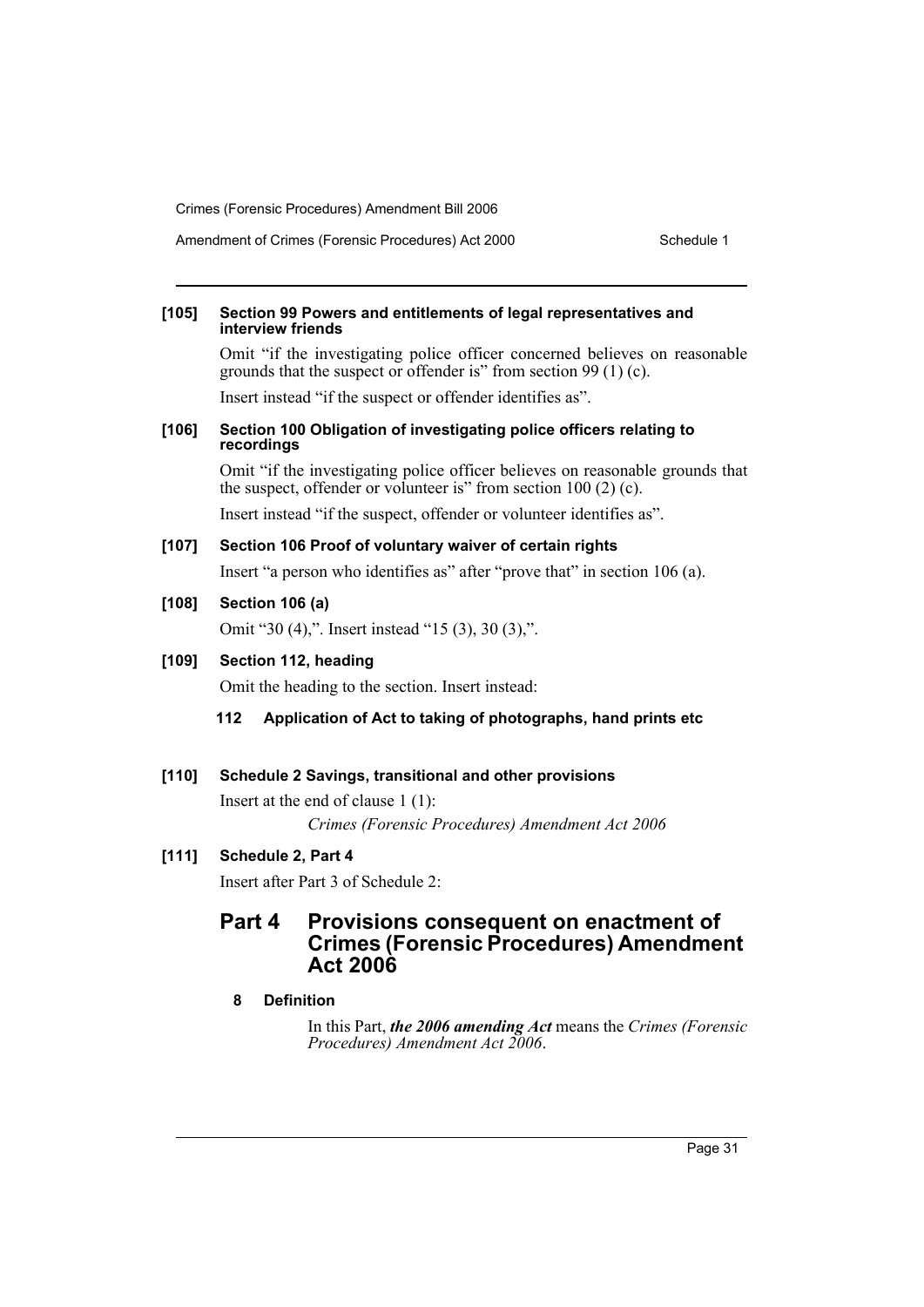Schedule 1 Amendment of Crimes (Forensic Procedures) Act 2000

## **9 Application of Part 7A**

Part 7A applies to and in respect of any person who, after the commencement of that Part, is served with a court attendance notice referred to in section  $75A(3)$  (b), and so applies regardless of when the person served the sentence of imprisonment referred to in section  $75A(3)(a)$ .

### **10 Ministerial arrangements under section 97**

The amendments to section 97 that are made by the 2006 amending Act do not affect any arrangement that was in force under that section immediately before the commencement of those amendments.

## **11 Existing consents**

The amendments to this Act that are made by the 2006 amending Act do not affect any consent that had been given for the purposes of this Act before the commencement of those amendments.